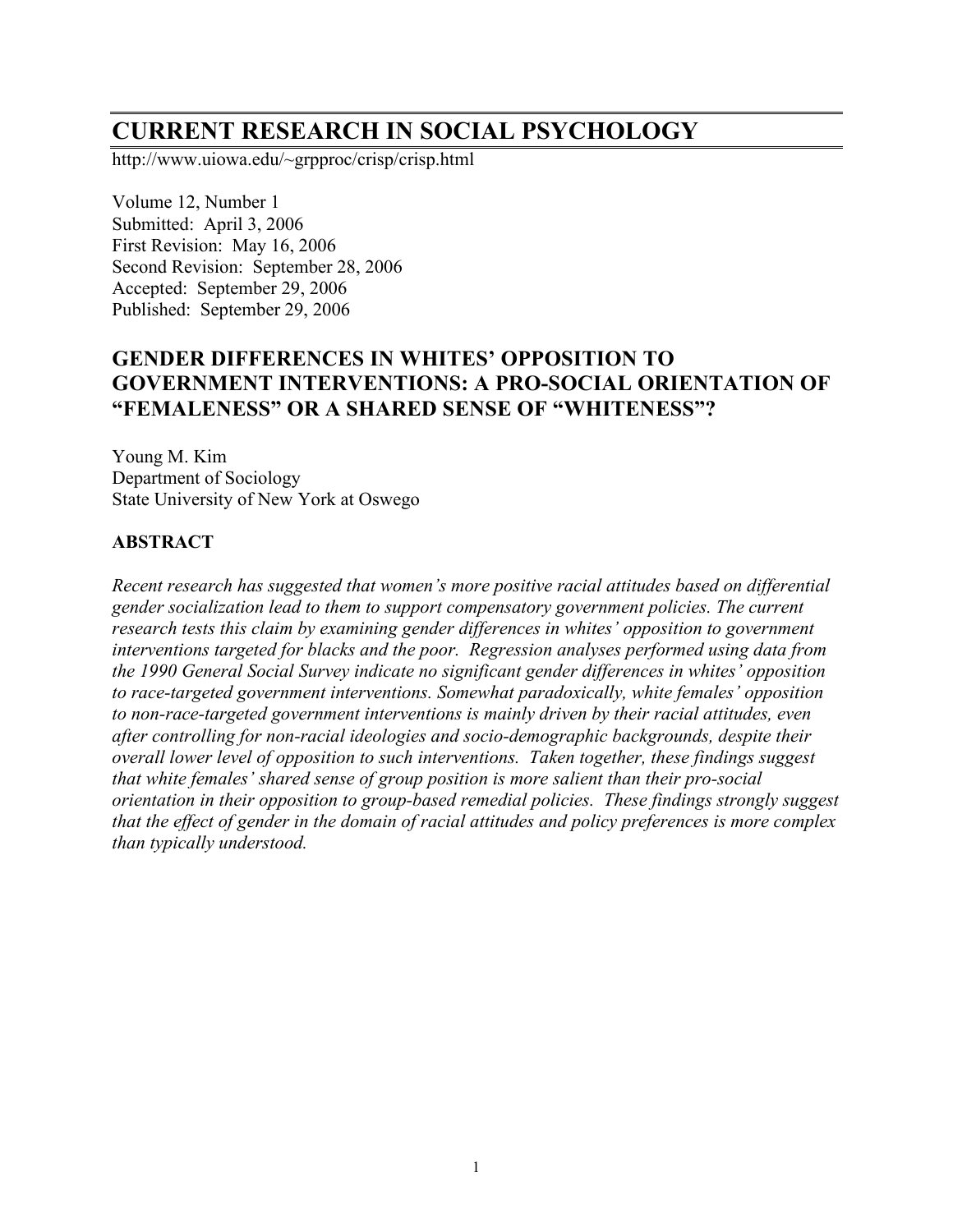# **INTRODUCTION**

Even though old-fashioned racism has weakened substantially over the past several decades, and most whites now endorse the idea of racial equality in principle, these changes have not led to a parallel increase in public support for government policies designed to redress existing racial inequalities (Sears, van Larr, and Kosterman 1997). Building rather inductively from this apparent inconsistency, which has been described as a "paradox" (Sears, Sidanius, and Bobo 2000; Gilens 1995), a "principle-policy puzzle" (Sniderman, Brody, and Tetlock 1991), and a "principle-implementation gap" (Schumann, Steeh, Bobo, and Krysan 1997), the past two decades have witnessed a steady accumulation of alternative explanations. One set of "new" racism approaches has emphasized social psychological processes: "modern" racism (McConahay 1986), "subtle" racism (Pettigrew and Meertens 1995), "laissez faire" racism (Bobo, Kluegel, and Smith 1997), racial resentment (Kinder and Sanders 1996), "aversive" racism (Gaertner and Dovidio 1986), and "symbolic" racism (Sears, van Larr, and Kosterman 1997). Another approach has been to discount the continuing significance of racism and emphasize non-racial political ideologies and social structural processes: economic individualism (Sniderman and Kuklinski 1998), conservatism (Sniderman and Piazza 1993), group position theory (Blumer 1958; Bobo and Hutchings 1996), and social dominance theory (Sidanius, Pratto, and Bobo 1996). While each theoretical formulation has its own emphasis and substantive focus, taken together, these perspectives have deepened our understanding of the complexity of contemporary racial attitudes and helped illuminate the persistence of whites' opposition to remedial policies designed to redress racial inequalities.

The present research contributes to the literature by exploring a largely ignored issue: gender differences in individuals' opposition to government interventions. Surprisingly little is understood about possible gender differences in the determinants of whites' opposition because few studies have used gender-specific designs (Hughes and Tuch 2003; Stack 1997). Given that racial attitudes have both cognitive and affective dimensions, one would expect that gender differences on such dimensions might result in gender differences in racial attitudes and policy preferences (Hughes and Tuch 2003). For example, previous research has documented gender differences in normative orientations, including white females' stronger emphasis on others' well being and weaker emphasis on materialism and competition (Block 1984; Mills et al. 1995; Beutel and Marini 1995; Cross and Madson 1997; Johnson and Marini 1998). Previous research also has documented that such gender differences exist mainly due to gender-role socialization, which leads white females to be more nurturing, interdependent, and tolerant of others than white males (Milles et al. 1995; Johnson and Marini 1998). Given these previous findings, it is plausible that given females' greater normative orientation toward being concerned about others, white females might be more liberal than white males regarding racial attitudes and policy preferences aimed at achieving equality. However, it is also plausible that white females' prosocial orientation might not make much difference because white females are after all, white. That is, white females and white males share a "sense of group position" (Blumer 1958) that shields and even justifies their higher resources and privileges (Bobo and Fox 2003; Sears, Sidanius, and Bobo 2000), and thus women's shared sense of *group* position might be more salient than their pro-social orientation in shaping their opposition to group-based, remedial policies.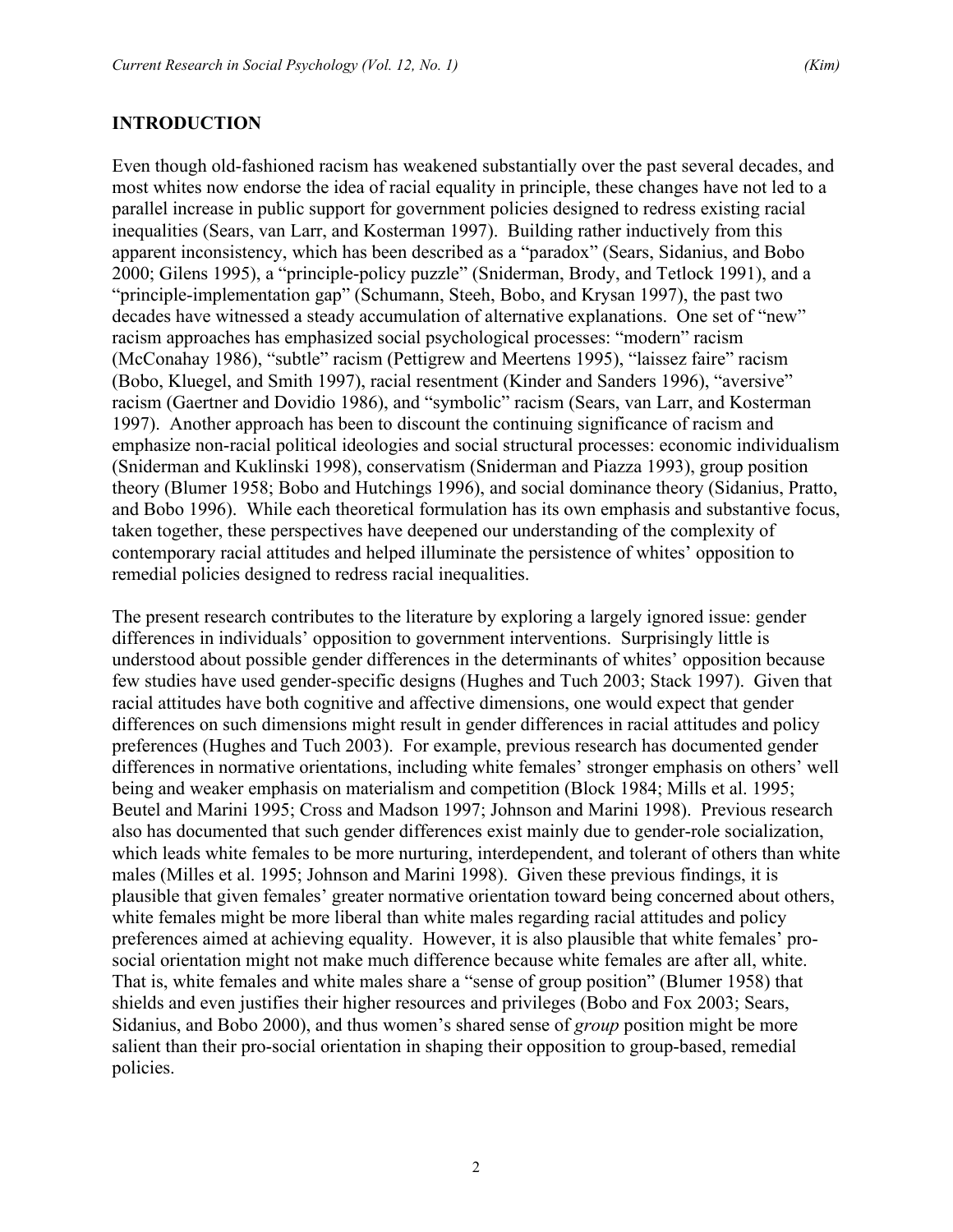## **THEORETICAL FRAMEWORK**

#### **Symbolic Racism**

Whites' views on racial matters have undergone a sweeping change over the past few decades. The old-fashioned racism that once dominated American institutions no longer characterizes whites' racial attitudes. If old-fashioned racism is a thing of the past, then what now dominates whites' present-day racial attitudes in an era of equal rights and political correctness? Much previous research has argued that a new form of racism has risen that is subtler than the oldfashioned or "redneck" racism that supports racial segregation, discrimination, and innate racial inferiority. Among many different formulations of the new racism theses, the symbolic racism perspective has been most popular and influential (Tarman and Sears 2005). Symbolic racism blends early-learned racial resentment with the traditional American values of hard work and self-reliance. The main point of symbolic racism is that whites express their racial resentment toward blacks symbolically and hence indirectly. For example, whites might oppose assistance to blacks largely based on their racial resentment. Such opposition can be successfully disguised, however, by endorsing socially acceptable, non-racial ideologies, such as conservatism, individualism, or traditional American values. Thus, symbolic racism and nonracial ideologies are not synonymous, but do share a common conceptual heritage in their ties to traditional American values. As Sidanius, Pratto, and Bobo (1996) argued, the conservative, political racial values of many white Americans are not devoid of racism.

The main argument of symbolic racism is based on the notion that early learned racial fears and prejudices leave whites with long-standing attitudinal predispositions that remain highly stable over time and are resistant to change across the life course (Sears, van Larr, and Kosterman 1997; Kinder and Sears 1981). This perspective is particularly useful in understanding how whites' opposition to government interventions is linked to racial stereotypes that have remained prevalent in contemporary American society (Sniderman and Piazza 1993). Stereotypes are conceptualized as the cognitive overgeneralizations often linked to the negative emotions that individuals have toward other groups. Such negative characterizations of blacks commonly include laziness, irresponsibility, immorality, unintelligence, self-destructiveness, and violence. These characterizations violate core American values and can play a significant role in formulations of symbolic racism (Virtanen and Huddy 1998). It is worth emphasizing that many whites who reject old-fashioned racism still accept these negative stereotypes.

#### **Non-Racial Ideologies**

Another possible explanation for whites' opposition to government interventions targeted for blacks and the poor is that it is by and large driven by non-racial ideologies, such as conservatism, individualism, and structuralism. That is, whites' opposition may represent genuine differences in political outlooks rather than covert or overt racism (Sniderman and Piazza 1993). Thus, proponents of this perspective argue that conservatism must not be confused with racism because the former is the application of conservative principles to racial issues (Carmines and Stimson 1989). For example, people who believe in a limited government tend to oppose compensatory government policies, and such opposition is mostly guided by how people view the government's appropriate role. Similarly, whites' opposition also might be related to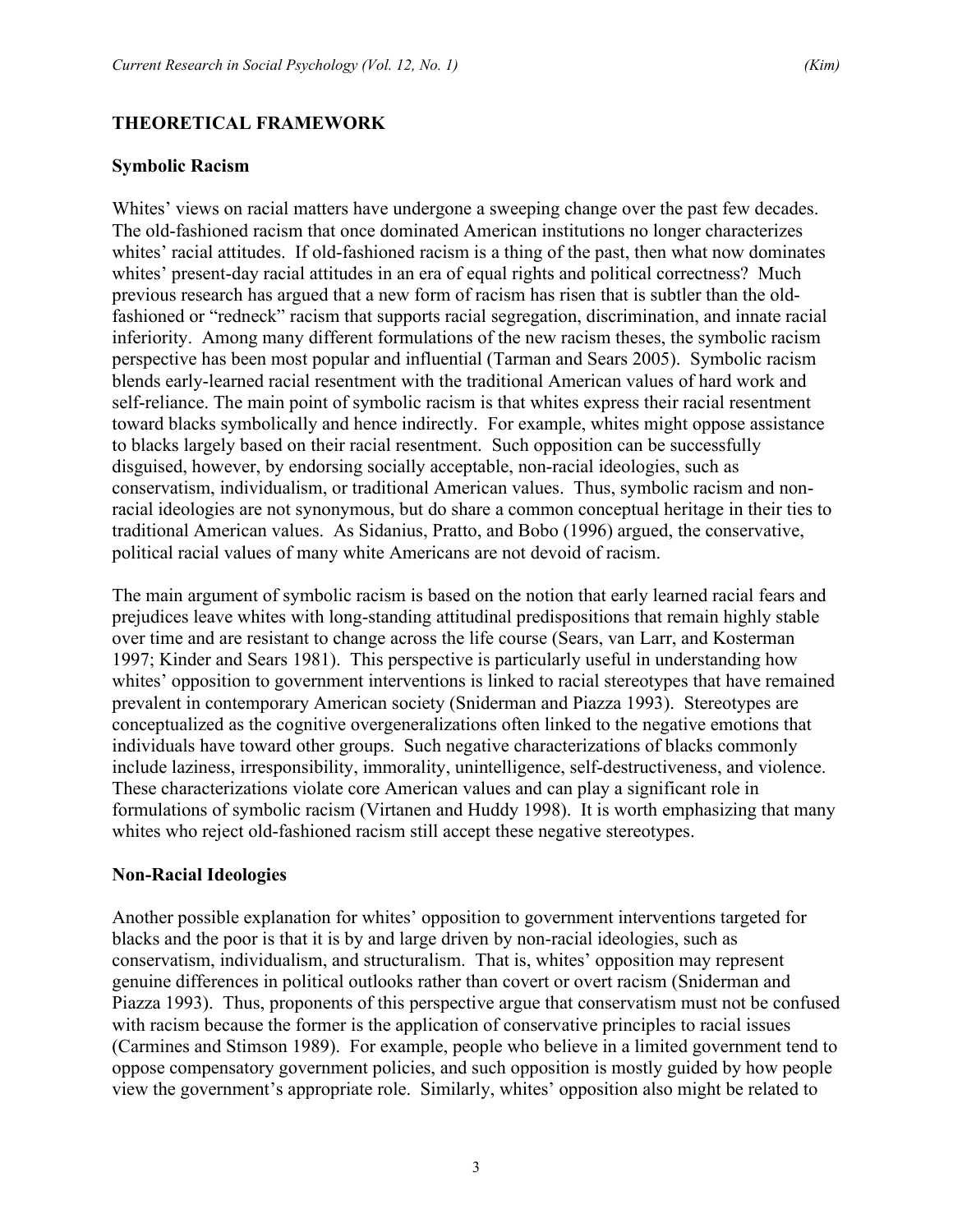stratification ideologies – "beliefs about how the American stratification should and does work" (Kluegel and Smith 1983, p. 801). For example, we expect to see varying degrees of opposition between those who believe that individuals' characteristics (e.g., laziness, hard-working) are linked to poverty and those who believe that the larger structural constraints (e.g., unequal opportunity, discrimination) are responsible for poverty. Previous empirical studies have found that individualism is the most common ideological orientation upon which whites draw when they oppose social welfare (Feldman and Zaller 1992; Kluegel and Smith, 1986). That is, whites with an individualistic perspective are less likely to believe in the existence of structural constraints to economic advancement for the disadvantaged, and hence, they are more apt to oppose the need for compensatory government policies (Kluegel 1990).

## **Socio-Demographic Factors**

Another possible explanation for whites' opposition to government interventions that redress social inequalities can be traced from non-attitudinal, socio-demographic factors: social class, educational attainment, geographical location, and age. The working class might oppose such interventions because they perceive competition between blacks and whites over limited resources (Sears, Sidanius, and Bobo 2000). Based on the economic self-interest principle, people who are the most likely to lose from race-targeted government interventions are the most likely to oppose them (Bobo and Kluegel 1993). For this reason, both working- and middle-class whites are likely to oppose the race-targeted interventions from which they do not expect to benefit. Education also might play a role. Formal schooling might contribute to establishing racial tolerance and reinforcing racial egalitarianism (Sniderman and Piazza 1993), such that those with more education would be less likely to oppose government interventions than those with less education. Geographically, southern whites historically have shown a high degree of racial prejudice (Glaser and Gilens 1997; Kuklinski, Cobb, and Gilens 1997). The Jim Crow system that legalized racial discrimination and separation flourished more in the South than in the North (Sears, van Larr, and Kosterman 1997). Some research (e.g., Kuklinski, Cobb, and Gilens 1997; Schuman, Steeh, Bobo, and Krysan 1997) has indicated that while whites' racial attitudes are converging between the South and the North, a regional gap persists. Finally, studies have shown that younger people typically are less prejudiced than older people (Firebaugh and Davis 1988; Tuch 1987). While younger whites are not immune to racial prejudices, recent research has indicated that younger blacks and whites are becoming increasingly homogeneous in their views on racial matters (Tuch, Sigelman, and MacDonald 1999).

#### **Gender and Racial Attitudes**

As stated earlier, theories of racial prejudice in general and the symbolic racism perspective in particular have not explicitly considered gender as a salient factor. Therefore, surprisingly few studies have examined gender differences in racial attitudes and policy preferences (Kane and Kyyrö 2001; Hughes and Tuch 2003). Much research has made the implicit assumption that the determinants of whites' racial attitudes are more or less the same across the sexes. Nevertheless, as Hughes and Tuch (2003) pointed out, given that theories of racial prejudices strongly implicate cognitive and affective dimensions as determinants of such prejudices, one would expect that gender differences on such dimensions might result in gender differences in racial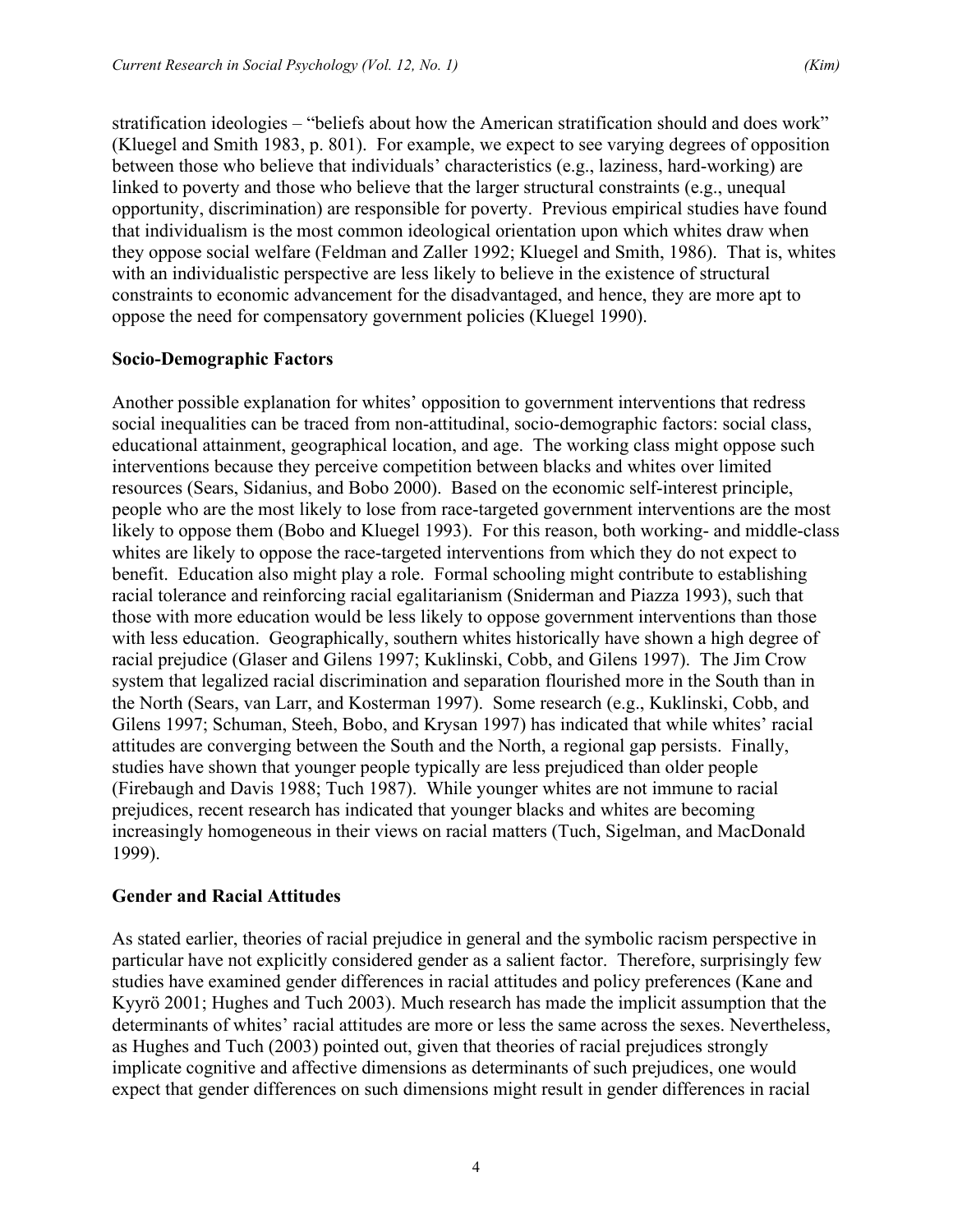attitudes and policy preferences. That is, one could argue that women are socialized to be more concerned about others' well-being and to develop personalities that are more nurturing, supportive, and empathetic than men's (Johnson and Marini 1998; Beutel and Marini 1995). To the extent that such characteristics apply to women in today's society, it is quite plausible to expect that women would be more supportive than men of government policies that would increase opportunities for the disadvantaged. In keeping with this assertion, Beutel and Marini (1995) reported the existence of gender differences in value orientations: Females are more likely than males to be concerned for the well-being of the others and less likely to accept materialism and competition. Similarly, Johnson and Marini (1998) found that women are more likely than men to see interracial contact as desirable, even after controlling for political ideology, religiosity, and interracial relationships. They concluded that women's more positive racial attitudes are due to differential gender socialization, through which women are socialized to be more pro-social than men, and further noted "a potential for improving race relations through [the] socialization of males" (Johnson and Marini 1998, p. 256). It must be noted, however, that their sample was limited to high-school seniors and that their measure of racial attitudes was based on social distance only. Assuming that socialization is a lifelong process, it is yet to be determined whether findings based on adolescents can be generalized to other age groups. Furthermore, social distance can help establish how white females' pro-social orientation might be associated with more favorable *interpersonal* interactions, but perhaps not as effective in establishing more favorable *intergroup* relations. Finally, several studies consistently have demonstrated that women are less likely than men to favor inter-racial contact in more intimate areas (e.g., marriage, dating, sharing a room), casting further doubt on using a gender socialization approach (Bogardus 1959; Owen, Eisner, and McFaul 1977; Muit and McGlamery 1984; Muir 1990; Schuman et al. 1997). Built on Johnson and Marini's (1998) limitations, Hughes and Tuch (2003) tested women's liberal racial attitudes and policy preferences by including an array of racial attitudes and using data from two nationally representative surveys. If racial prejudice is a product of gender-specific socialization, then it would be reasonable to find significant differences in racial attitudes between white females and white males. In short, Hughes and Tuch (2003) found that gender differences in racial attitudes and policy preferences are at best small and inconsistent.

As an alternative to a gender socialization approach, one could argue that white females and white males are much alike in regard to their racial attitudes and policy preferences because of their shared sense of group position (Blumer 1958). Proponents of this perspective argue that because white females and white males share the same position in the racial hierarchy, it is in their collective interest to protect and even legitimize their greater resources and privileges (Bobo and Fox 2003; Sears, Sidanius, and Bobo 2000). If this is the case, then an important question arises: Why are women, who have been the subjects of long-term inequalities themselves and thus know exactly what it is like to be disadvantaged (Johnson and Marini 1998; Beutel and Marini 1995), not more sympathetic towards the disadvantaged? To the extent that white females are unsympathetic, it might reflect not only their shared sense of group position, but also their collectively weaker status relative to white males. That is, given the extensive privileges of whiteness, white females' immediate economic self-interest might be to maintain, legitimate, and perpetuate race-based inequality (Alcoff 1999). More importantly, given their extensive disadvantages based on gender, white females may perceive external threats posed by blacks even more strongly than white males.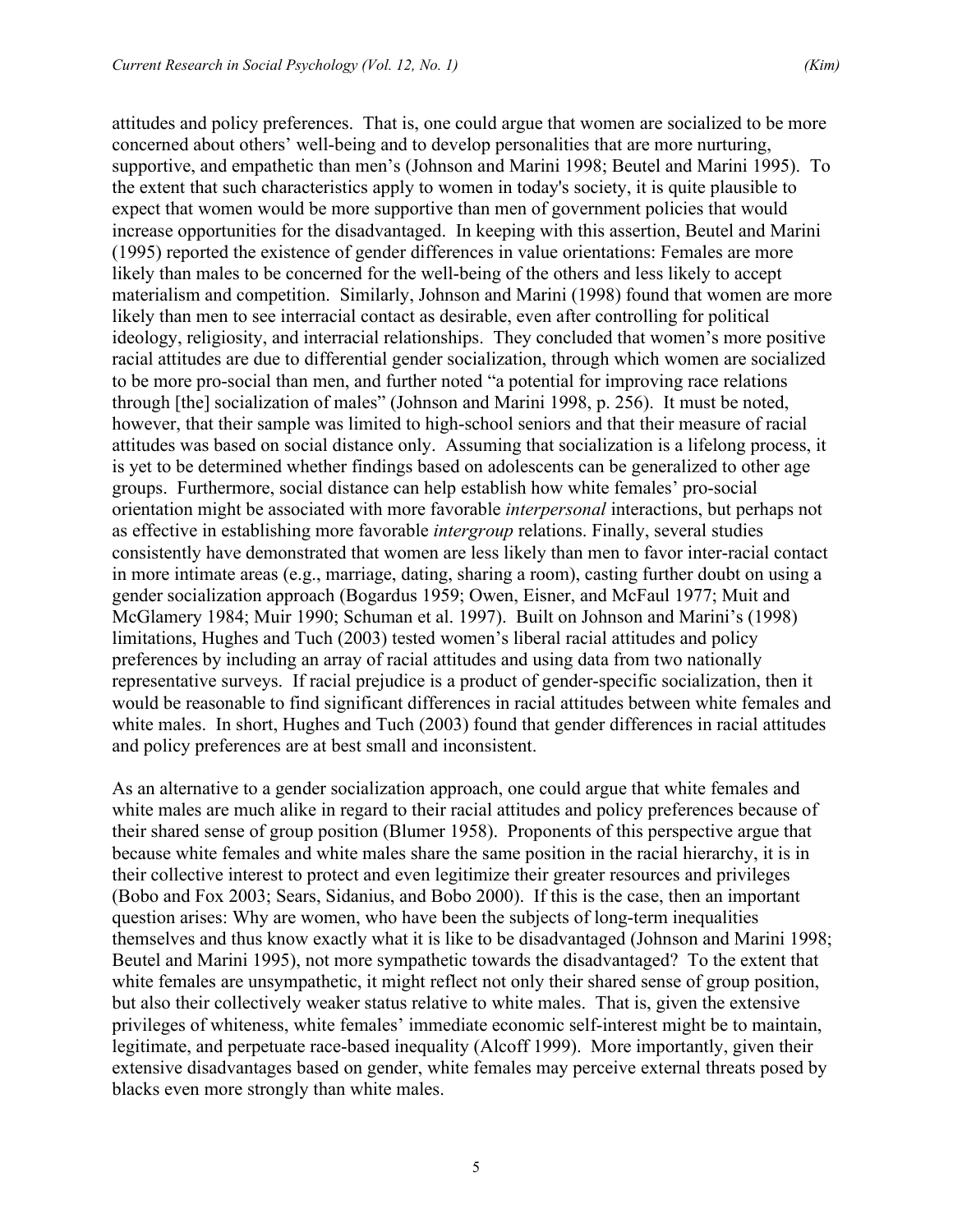# **DATA AND METHODS**

## **Data**

To explore whether the relation between racial attitudes and opposition to government interventions differs across the sexes, I used data from the1990 General Social Survey (GSS). The GSS is a nationally representative survey of non-institutionalized adults 18 years of age and older residing in the 48 contiguous U.S. states. For a complete discussion of the GSS's sampling methodology, see Davis and Smith (2000). The 1990 GSS is particularly suitable for this study because it includes a number of relevant items that tap the perceived association between race and economic status, beliefs about the causes of economic inequalities, and various racial attitudes (Davis and Smith 2000). Given this study's focus, I restricted the sample to the 1,150 non-Hispanic white respondents only. Finally, I further excluded respondents with missing data on variables needed for the analyses presented here.

## **Measures of Whites' Opposition to Government Interventions**

Two variables – opposition to government intervention for blacks (*helping blacks*) and for the poor (*helping the poor*) - were selected to measure whites' attitudes toward public policies. While the former was asked of all respondents, the latter was asked of a randomly selected twothirds of the respondents. See Davis and Smith (2000) for details of the GSS's split-ballot structure. Both items used a 5-point Likert scale. For *helping blacks*, "I strongly agree the government is obligated to help blacks" defined one end of the scale (coded 1), "I strongly agree that government shouldn't give special treatment" (coded 5) defined the opposite end, and "I agree with both answers" defined the midpoint (coded 3). For *helping the poor*, "I strongly agree the government should improve living standards" defined one end of the scale (coded 1), "I strongly agree that people should take care of themselves (coded 5) defined the opposite end, and "I agree with both answers" defined the midpoint (coded 3).

#### **Measures of Independent Variables**

The independent variables were categorized into three dimensions. First, I measured symbolic racism with a battery of three items: the denial of discrimination as a major cause of blacks' low socioeconomic status (SES) relative to whites (*denial of discrimination*; yes=1), the belief that a lack of will power is a major cause of blacks' low SES (*lack of will power*; yes=1), and a belief that blacks have more influence than they deserve (*too much black influence*; a 3-point scale reverse coded). The second dimension includes three popularly used, non-racial ideologies: *conservatism*, *individualism*, and *structuralism*. *Conservatism* was measured by using respondents' self-identification on a 7-point scale ranging from extremely liberal (coded 1) to extremely conservative (coded 7). *Individualism* was measured by whether respondents believed that poor people are responsible for their poverty (a 3-point scale reverse coded). *Structuralism* was measured by whether respondents believed that poverty is due to industry's failure to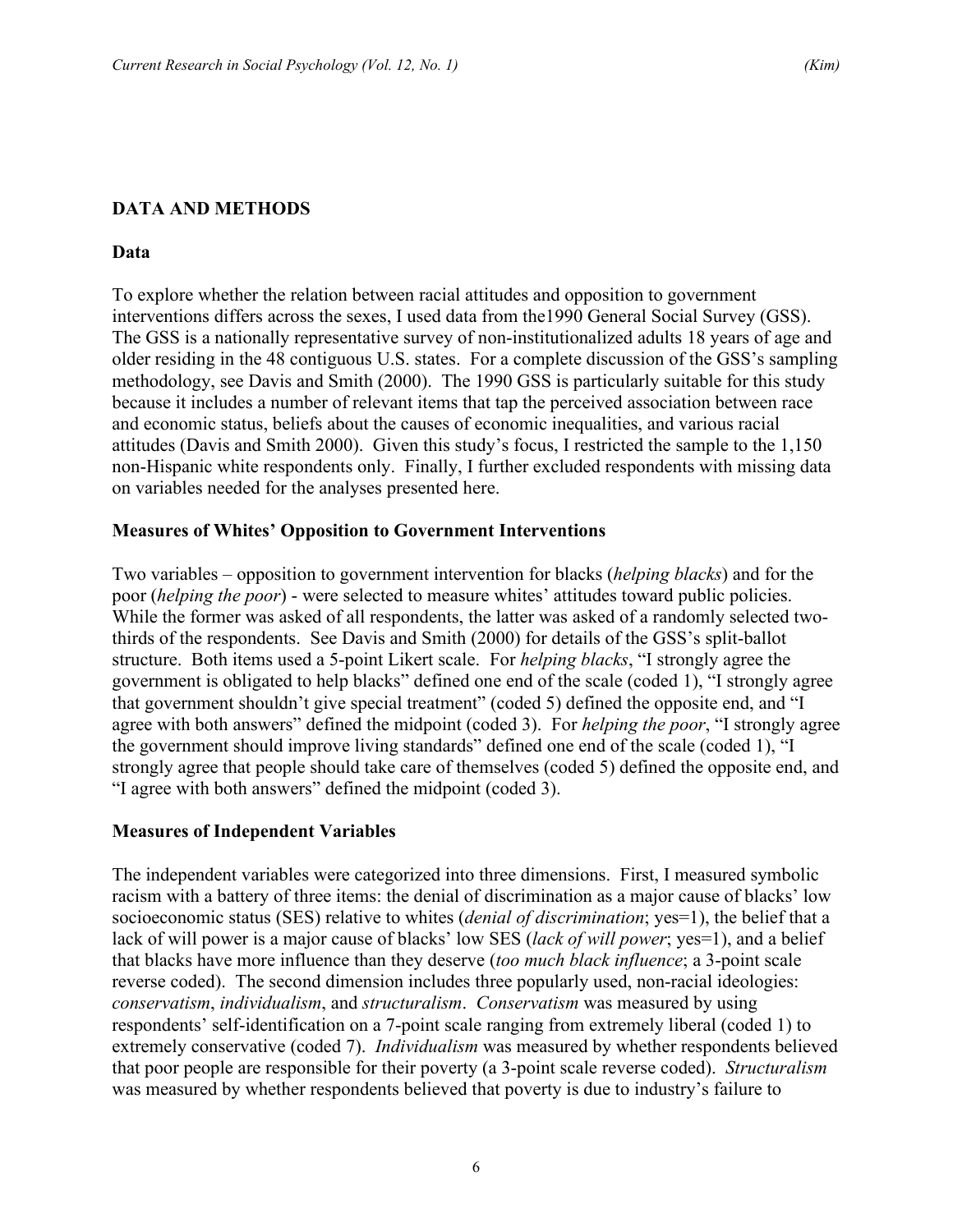provide enough jobs (a 3-point scale reverse coded). To see whether any relation among symbolic racism, non-racial ideologies, and opposition to policies would hold, net of other determinants, the third dimension included five socio-demographic control variables that have been the most highly correlated with white racial attitudes in other studies: *social class*, *age*, *education*, *region*, and *rural residence*. *Social class* was measured by the respondents' selfidentification (lower/working class = 1). *Age* was measured in years. *Education* was measured by the number of years of formal schooling. *Southern residence* was measured by a dummy variable (South Atlantic, East South Central, and West South Central = 1). Finally, *rural residence* was measured by a dummy variable (living in an area of less than 10,000 population = 1). The exact question wording for all variables is shown in Appendix A. As shown in Appendix B, zero-order correlations among all variables revealed the expected relations between the dependent and independent variables.

# **Method**

OLS regression models were used to test the efficacy of the selected independent variables on two policy items. These two policy items were successively regressed on the selected independent variables, and the analyses were performed separately for males and females (coded 1). Further, using covariance analysis procedures, possible gender differences in the determinants of whites' opposition were examined. This was done by combining the two sexes, and differences in the relationship between each independent variable and dependent variable across the two sexes were tested by examining the coefficients for the interactions between each independent variable and gender. The effects of males and females, and differences in the effects, could be estimated with a single equation. These effects were identical to what is presented here. The decision to provide three separate columns in each table was based simply on the ease of exhibition.

# **RESULTS**

Table 1 presents the gender-specific means and standard deviations for all included variables. Several important patterns emerged. First, consistent with prior research (Kluegel 1990; Kluegel and Smith 1986; Bobo and Kluegel 1993), whites were far more likely to oppose government interventions targeted for blacks than those targeted for the poor. Regardless of gender, whites' opinions were decisively more liberal when policies were targeted for the poor. Second, there appear to be a gender difference, with white males reporting higher levels of opposition than white females. In regards to opposing race-targeted interventions, the gender difference (3.53 for white females and 3.68 for white males) was not statistically significant, however. Third, a substantial gender difference in opposition to government interventions targeting the poor was evident and statistically significant (2.68 for white females and 3.03 for white males).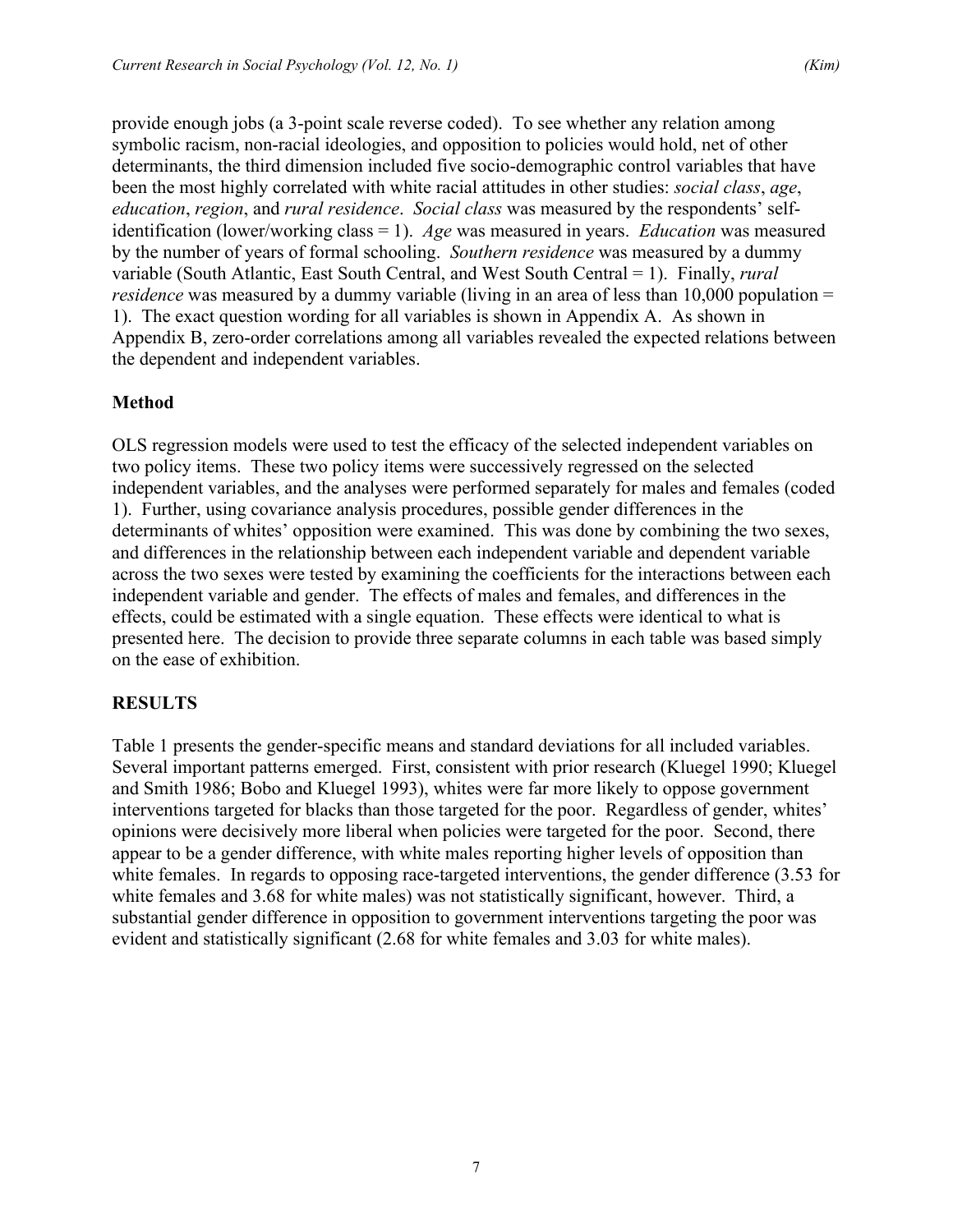| Variables              | White Female |           | White Male |           |            |                  |                |
|------------------------|--------------|-----------|------------|-----------|------------|------------------|----------------|
|                        | Mean         | <b>SD</b> | Mean       | <b>SD</b> | $t$ -score | Min.             | Max.           |
| Dependent Variables    |              |           |            |           |            |                  |                |
| <b>Helping Blacks</b>  | 3.53         | 1.24      | 3.68       | 1.18      | $-1.51$    | 1                | $\mathfrak s$  |
| Helping the Poor       | 2.68         | 1.13      | 3.03       | 1.07      |            | 1                | 5              |
|                        |              |           |            |           | $3.58***$  |                  |                |
| Symbolic Racism        |              |           |            |           |            |                  |                |
| Denial of              | .61          | .49       | .67        | .47       | $-2.46*$   | $\overline{0}$   | $\mathbf{1}$   |
| Discrimination         |              |           |            |           |            |                  |                |
| Lack of Will Power     | .64          | .48       | .66        | .48       | $-.47$     | $\boldsymbol{0}$ | $\mathbf{1}$   |
| Too Much Black         | 1.70         | .74       | 1.74       | .75       | $-1.03$    | $\overline{0}$   | 3              |
| Influence              |              |           |            |           |            |                  |                |
| Non-Racial Ideology    |              |           |            |           |            |                  |                |
| Conservatism           | 4.13         | 1.38      | 4.27       | 1.30      | $-47$      | 1                | 7              |
| Individualism          | 2.43         | .62       | 2.38       | .66       | .61        | 1                | $\mathfrak{Z}$ |
| Structuralism          | 2.16         | .72       | 2.01       | .76       | $3.02**$   | 1                | $\overline{3}$ |
| Socio-demographic      |              |           |            |           |            |                  |                |
| Factors                |              |           |            |           |            |                  |                |
| Age                    | 46.63        | 18.44     | 44.50      | 16.42     | $3.02*$    | 18               | 89             |
| <b>Southern States</b> | .26          | .44       | .31        | .46       | $-1.51$    | $\boldsymbol{0}$ | $\mathbf{1}$   |
| Education              | 13.05        | 2.61      | 13.27      | 3.27      | $-1.53$    | $\theta$         | 20             |
| Lower/Working Class    | .46          | .50       | .48        | .50       | $-.98$     | $\boldsymbol{0}$ | $\mathbf{1}$   |
| Rural                  | .39          | .49       | .38        | .49       | .07        | $\boldsymbol{0}$ | 1              |

#### **Table 1. Means and Standard Deviations for All Variables by Gender**

*Note*: Number of cases is 905 (484 white females and 421 white males).

 $*_p$  < .05  $*_p$  < .01  $**_p$  < .001 (two-tailed tests)

Overall, white females and white males held similar racial attitudes, as indicated by three symbolic racism measures. While white females tended to have more liberal racial attitudes than white males, only one racial measure, *Denial of Discrimination*, was significantly different across the sexes ( $p < .05$ ). Overall, these differences were too weak to sustain the view that white females had more favorable racial attitudes than men, suggesting that they experienced their racial position in much the same way (Hughes and Tuch 2003; Kane 2000). Taken together, a substantial portion of whites believed that blacks caused their own social failing. The analyses that follow examine whether these racial attitudes were tied to whites' opposition to government interventions, net of other determinants.

# **Gender Differences in Opposition to Race-Targeted Government Interventions**

I began by estimating the impact of the independent variables where it was likely to be most pronounced: opposition to policies for which blacks are the intended beneficiaries. Table 2 presents the OLS regression results for the effects of the independent variables on whites' opposition to government interventions targeted for blacks, disaggregated by gender.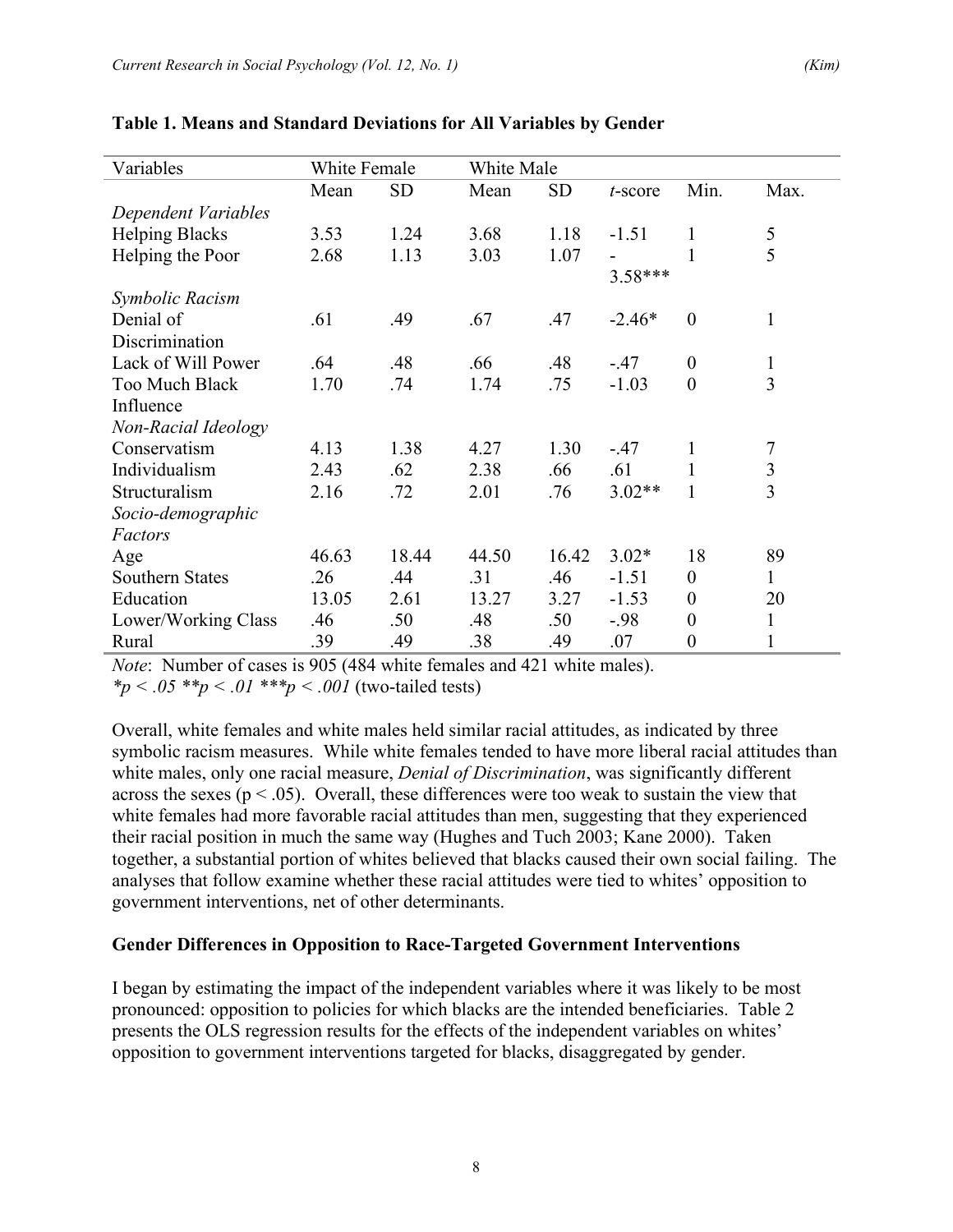| <b>Independent Variables</b> | White Female | White Male | Gender Difference |
|------------------------------|--------------|------------|-------------------|
| Symbolic Racism              |              |            |                   |
| Denial of Discrimination     | $.54***$     | .59***     | $-.05$            |
|                              | (.12)        | (.12)      | (.17)             |
| Lack of Will Power           | $.37**$      | .23        | .14               |
|                              | (.12)        | (.12)      | (.17)             |
| Too Much Black Influence     | $.31***$     | $.24***$   | .07               |
|                              | (.07)        | (.07)      | (.11)             |
| Non-Racial Ideology          |              |            |                   |
| Conservatism                 | .06          | $.09*$     | $-.03$            |
|                              | (.04)        | (.04)      | (.05)             |
| Individualism                | .11          | $.23**$    | $-12$             |
|                              | (.09)        | (.08)      | (.12)             |
| Structuralism                | $-.13$       | $-10$      | $-.03$            |
|                              | (.07)        | (.07)      | (.10)             |
| Socio-demographic Factors    |              |            |                   |
| Age                          | .00          | $-.00$     | .00               |
|                              | (.00)        | (.00)      | (.00)             |
| <b>Southern States</b>       | .15          | .02        | .13               |
|                              | (.11)        | (.12)      | (.16)             |
| Education                    | $-.03$       | $-.03$     | $-.00$            |
|                              | (.02)        | (.02)      | (.03)             |
| Lower/Working Class          | .38***       | .14        | .24               |
|                              | (.10)        | (.12)      | (.16)             |
| Rural                        | .15          | .13        | .02               |
|                              | (.10)        | (.11)      | (.15)             |
| Constant                     | 2.26***      | 2.82***    | 2.82***           |
|                              | (.45)        | (.44)      | (.44)             |
| <b>Adjusted R-Square</b>     | .26          | .22        | .25               |

## **Table 2. Unstandardized OLS Regression Coefficients for Effects of Independent Variables on Whites' Opposition to Government Intervention for Blacks by Gender**

*Note*: Numbers in parentheses are standard errors; number of cases is 905 (484 white females and 421 white males). The constant in the "gender difference" column is identical to that of the "white males" column because *gender* is dummy coded (females = 1). *\*p < .05 \*\*p < .01 \*\*\*p < .001* (two-tailed tests)

For white females, the predicted effects of the three symbolic racism measures were evident, even after controlling for non-racial ideologies and socio-demographic factors. However, none of the non-racial ideologies had any discernable impact on white females' opposition, an indication that symbolic racism measures and/or socio-demographic factors might have erased most of the zero-order effects of nonracial ideologies. To test this, I performed a three-stage regression analysis; the nonracial ideologies were entered first, the socio-demographic controls second, and the symbolic racism measures last (Sears et al. 1997). All three non-racial ideologies were significantly and independently related to white females' opposition in stages 1 and 2 (all *ps* at least < .05), but eliminated in stage 3, an indication that nonracial ideologies had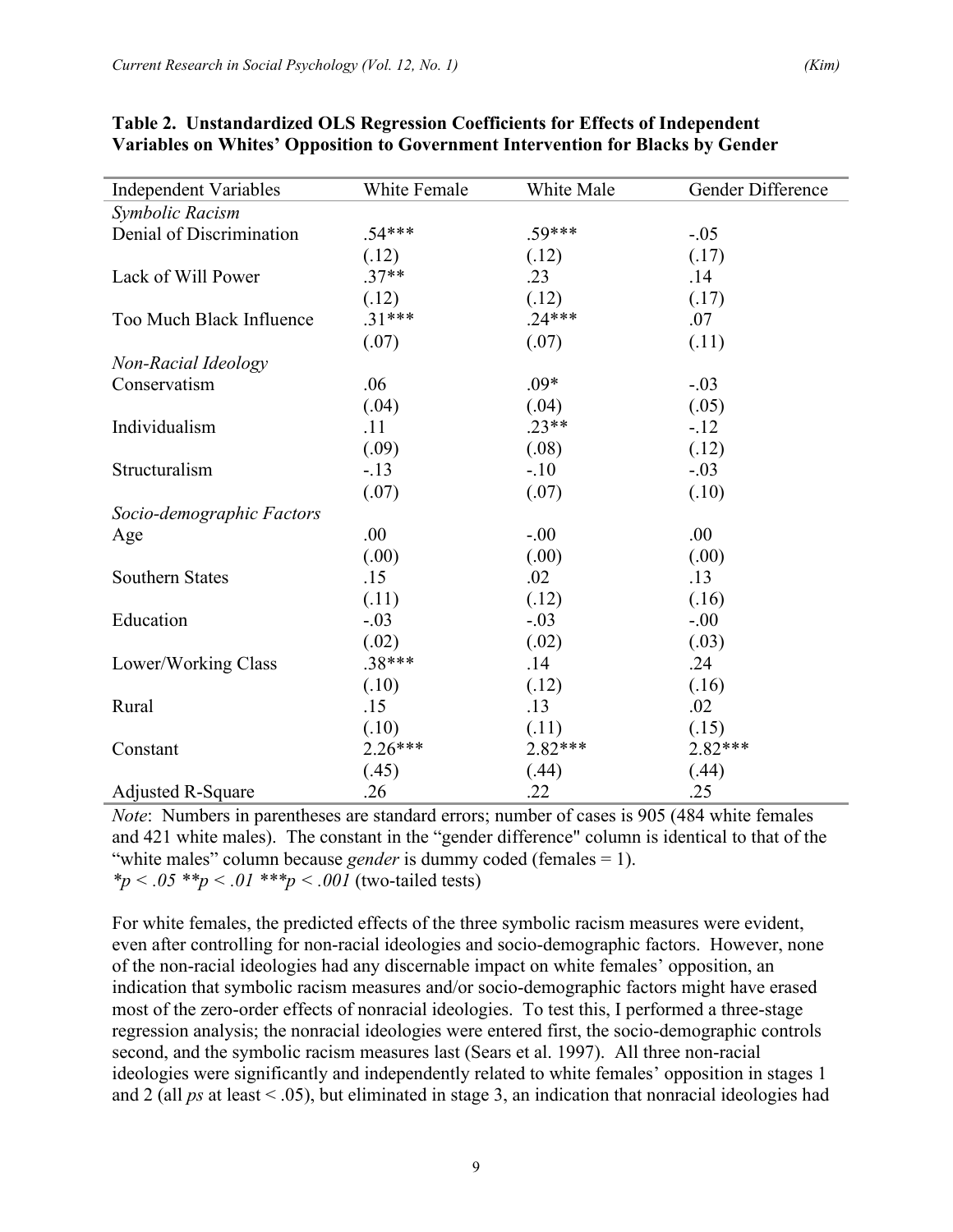little residual effect when racial measures were considered simultaneously. In short, symbolic racism appeared to be a consistently more powerful predictor of racial policy preferences than nonracial ideologies among white females.

Consistent with the working-class anger thesis (Kluegel and Smith 1983), social class had a sizable effect among white females. Opposition by the lower/working class might reflect perceived competition between blacks and whites over limited resources (Sears, Sidanius, and Bobo 2000) and the feeling of zero-sum competition that blacks' gains necessarily come at whites' expense (Bobo and Hutchings 1996). In contrast, the effect of social class was not significant at all for white males, an indication that lower/working-class white females were more likely than lower/working class white males to perceive that the government was more likely to overlook their problems in favor of taking care of those of blacks. This difference might stem from white females' relatively weaker socioeconomic status as compared with white males; it is also consistent with the theory of racial alienation, which holds that the feeling of zero-sum competition is more prevalent among those who are collectively oppressed and unfairly treated by society (Bobo and Hutchings 1996).

For white males, two measures of symbolic racism and two non-racial measures were significant. That is, unlike white females, both conservatism and individualism were significantly and independently related to white males' opposition, even after controlling for other variables. This comes as no surprise because an individualist, by definition, is more likely than a structuralist to oppose government spending for social programs. What remains to be seen is whether individualists consistently disfavor government spending, regardless of the intended beneficiaries. This uncertainty will be answered shortly when we examine opposition to government interventions for the poor

I tested the statistical significance of gender differences by pooling the female and male samples and including multiplicative interaction terms in the regression equations. The overall results indicated no significant gender differences, suggesting white females and white males were much alike in regard to the determinants of their opposition to helping blacks. What does this mean to the gender-specific socialization thesis? As stated earlier, if racial prejudice is a product of gender-specific socialization, then we should expect to find significant differences in racial attitudes and policy preferences between white females and white males. The results so far suggest that gender-specific socialization plays only a minor role, if any, in determining racial attitudes and policy preferences.

# **Gender Differences in Opposition to Non-Race-Targeted Government Interventions**

Table 3 presents the OLS regression coefficients for the effects of the independent variables on whites' opposition to helping the poor, disaggregated by gender. It has been empirically well established that whites are significantly more opposed to race-targeted public policies than to comparable policies targeted for the poor (Kinder and Sanders 1996; Bobo and Kluegel 1993). Nevertheless, it also has been empirically well established that whites' opposition to helping the poor has become a "race-coded" issue because its intended beneficiaries are cognitively linked to blacks (Gilens 1999). Given these previous findings, the main focuses of this section are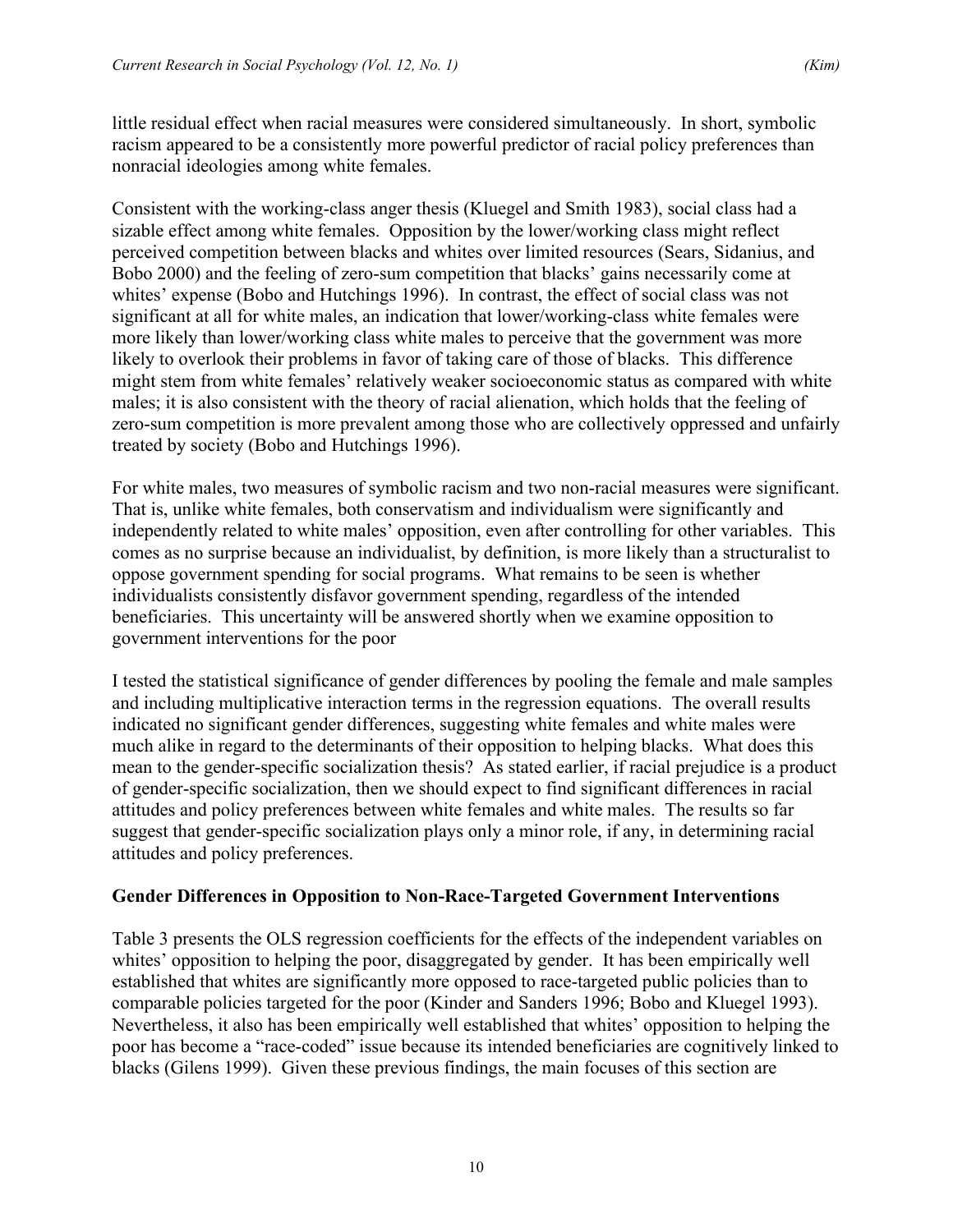whether the sexes are as homogeneous in their opposition to race-targeted policies, and whether racialized perceptions of intended beneficiaries, if they exist, differ across the sexes.

| <b>Independent Variables</b> | White Female | White Male | Gender Difference |
|------------------------------|--------------|------------|-------------------|
| Symbolic Racism              |              |            |                   |
| Denial of Discrimination     | $.31*$       | $-.27$     | $.58**$           |
|                              | (.15)        | (.14)      | (.20)             |
| Lack of Will Power           | $.32*$       | .03        | .29               |
|                              | (.15)        | (.14)      | (.21)             |
| Too Much Black Influence     | .09          | .15        | $-.06$            |
|                              | (.09)        | (.09)      | (.13)             |
| Non-Racial Ideology          |              |            |                   |
| Conservatism                 | .00          | $.14**$    | $-14*$            |
|                              | (.05)        | (.05)      | (.07)             |
| Individualism                | .07          | $.20*$     | $-13$             |
|                              | (.11)        | (.09)      | (.15)             |
| Structuralism                | $-.26**$     | $-.13$     | $-13$             |
|                              | (.09)        | (.09)      | (.12)             |
| Socio-demographic Factors    |              |            |                   |
| Age                          | $.01*$       | $.01*$     | .00               |
|                              | (.00)        | (.00)      | (.01)             |
| <b>Southern States</b>       | $-.01$       | .02        | $-.03$            |
|                              | (.14)        | (.14)      | (.20)             |
| Education                    | $.06*$       | .02        | .04               |
|                              | (.03)        | (.02)      | (.03)             |
| Lower/Working Class          | .01          | $-.36**$   | $.37*$            |
|                              | (.13)        | (.14)      | (.18)             |
| Rural                        | .16          | .24        | $-.08$            |
|                              | (.12)        | (.13)      | (.18)             |
| Constant                     | .52          | 1.89***    | 1.89***           |
|                              | (.56)        | (.53)      | (.53)             |
| <b>Adjusted R-Square</b>     | .12          | .10        | .13               |

### **Table 3. Unstandardized OLS Regression Coefficients for Effects of Independent Variables on Whites' Opposition to Government Intervention for the Poor by Gender**

*Note*: Numbers in parentheses are standard errors; number of cases is 597 (317 white females and 280 white males). The constant in the "gender difference" column is identical to that of the "white males" column because *gender* is dummy coded (females = 1). \*p < .05 \*\*p < .01 \*\*\*p < .001 (two-tailed tests)

Judging from the statistically significant parameters, symbolic racism plays a significant role in predicting white females' opposition to helping the poor. Furthermore, a consistent finding across the two government intervention measures was that non-racial ideologies had little discernable impact in structuring white females' opposition, suggesting that racial attitudes continued to trump non-racial ideologies in predicting white females' opposition. *Structuralism* was the only significant non-racial ideology, and its effect was consistent with that found in prior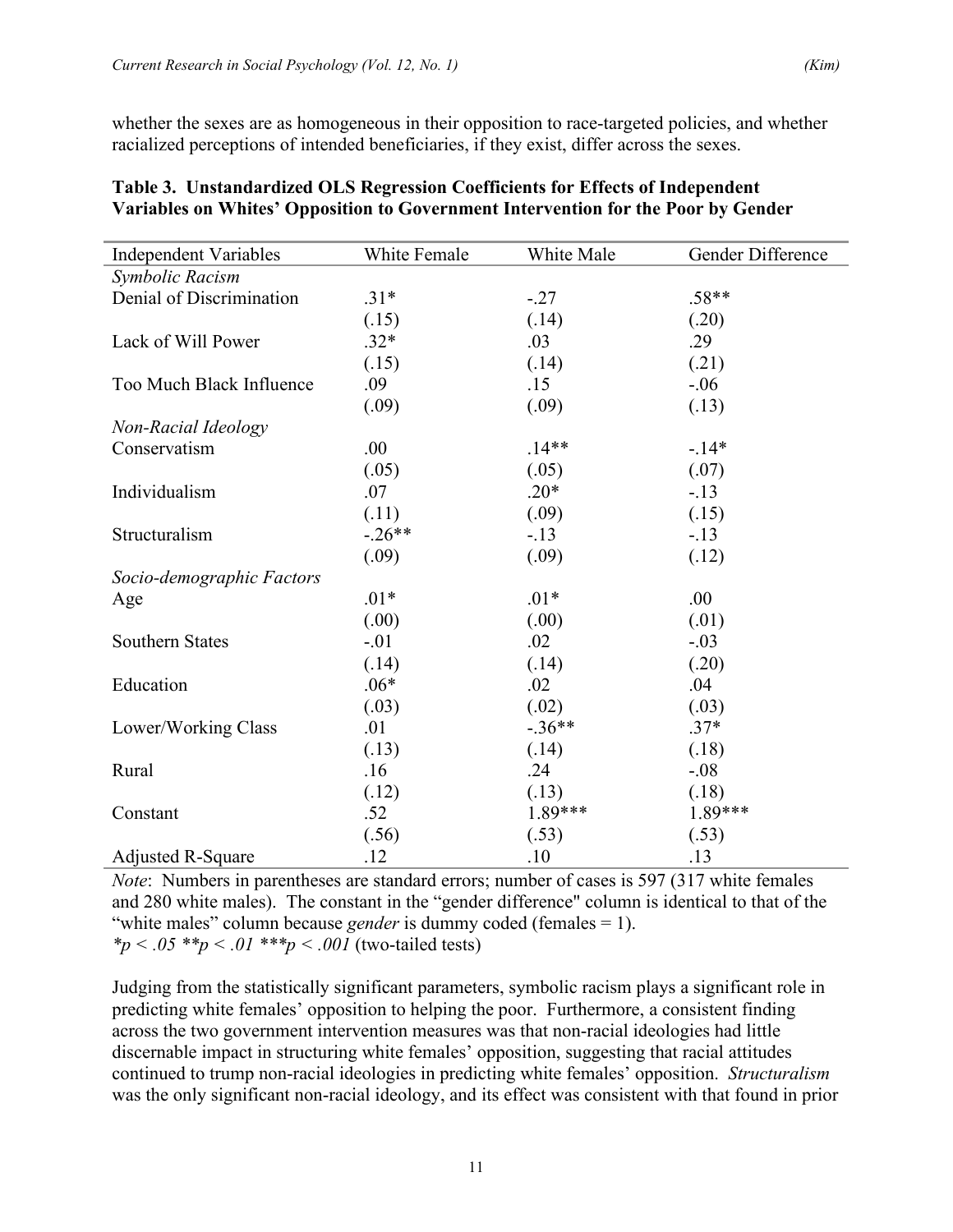research: Those who attributed poverty to societal and structural reasons were more supportive of income-targeted policies (Bobo and Kluegel 1993).

The sociodemographic variables *age* and *education* had a significant effect on white females' opposition to policies targeting the poor. Older respondents were significantly more likely to oppose such policies than younger ones, and the well-educated respondents were less supportive than the less-educated respondents. There is a long-held belief that education has a politically liberalizing effect and that the well-educated display a deeper commitment to racial tolerance, democratic norms, and egalitarian values (Kluegel and Smith 1986; Sniderman and Piazza 1993; Schuman et al. 1997). Ever since Jackman and Muha's (1984) pioneering work, a growing body of research has questioned this view, arguing that education is more likely to reproduce than alter existing race/class inequalities (Sears et al. 1997; Kane and Kyyrö 2001; Federico 2004). The result here provides no evidence that higher levels of education, net of the effects of other variables, breed more egalitarian values, at least among white females.

A markedly different pattern emerged for the determinants of white male opposition to government interventions targeted for the poor. Overall, the results conformed to expectations: Racial measures clearly did not have important effects on white males' opposition, and among the non-racial measures, social class, age, conservatism, and individualism had significant effects on their opposition. Thus, it can be generally concluded that individualism and conservatism consistently played a significant role in disfavoring government spending, regardless of the intended beneficiaries. In particular, consistent with the principled objection theory, conservatives were more likely than liberals to oppose government interventions based on their disapproval of extensive government involvement in redressing class/race inequalities (Sniderman and Piazza 1993). While the effect of conservatism was significant across the two policy areas among white males, it was virtually non-existent among white females.

The effect of social class was not only significant among white males, but it also differed significantly across the sexes. That is, consistent with the economic self-interest principle, lower/working class whites were significantly more supportive of policies targeted toward the poor than middle/upper class whites. This was as expected because middle/upper class whites have little incentive to support policies from which they do not expect to benefit and because there is a growing frustration among middle/upper class whites that their tax monies are used to support the undeserving poor (Skocpol 1991). But why was this not significant among white females? Once again, this difference might stem from white females' relatively weaker socioeconomic status as compared with white males, and their relatively stronger orientation toward structuralism than individualism.

Taken together, there appear to be some significant gender differences. The effect of symbolic racism disappeared entirely for white males, but not for white females. Even though most white males clearly understood that the poor and blacks are not mutually exclusive groups, and even though they were more likely than white females to oppose government policies designated for the disadvantaged, there was no compelling evidence to suggest that white males' opposition was driven by their racial attitudes. Instead, other factors, such as social class, individualism, and conservatism, appear to have discernable effects on white males' opposition. In contrast, white females' opposition was by and large driven by their racial attitudes. This indicates that white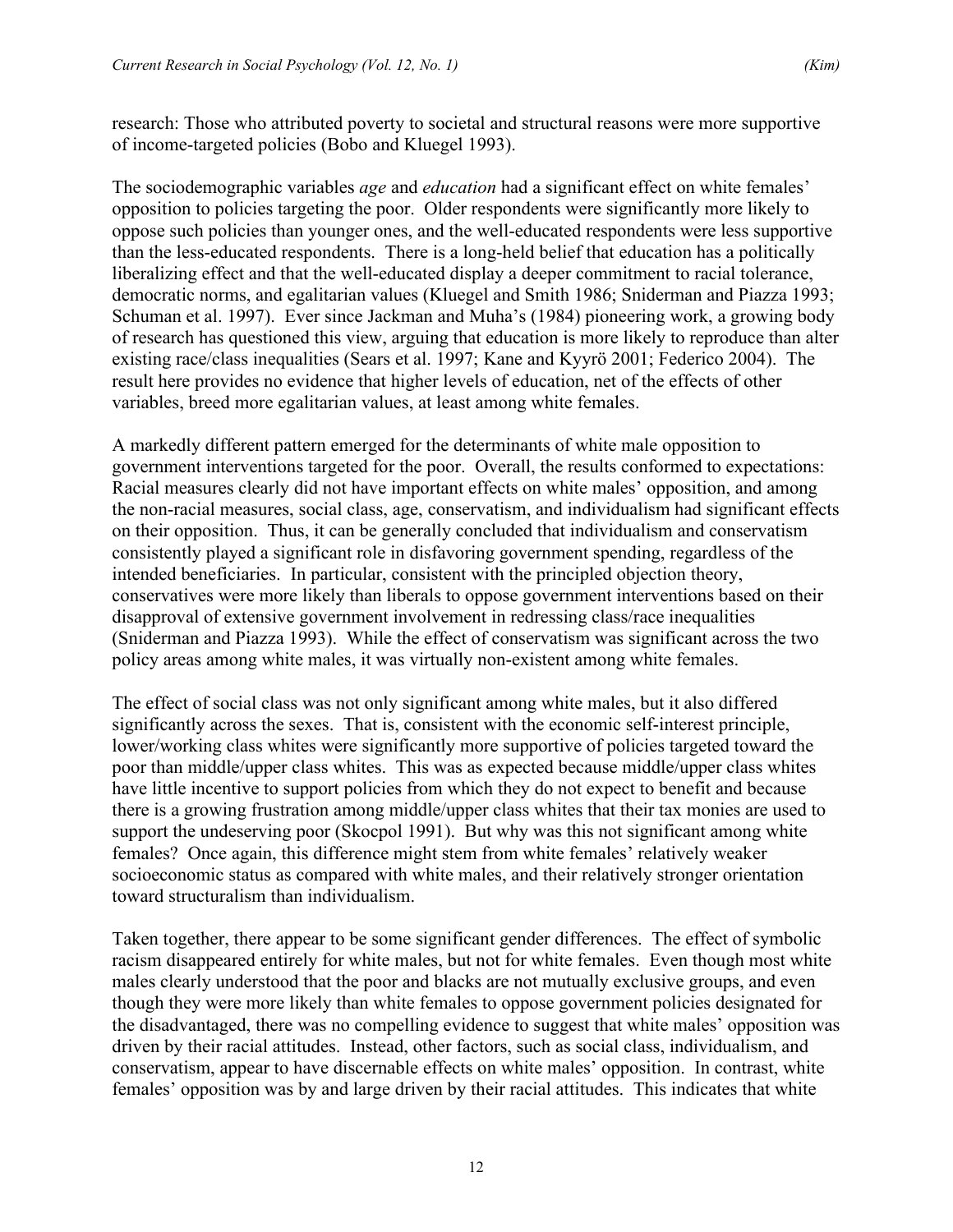females are more likely than white males to cognitively link helping the poor with racialized perceptions. This is somewhat paradoxical, considering both white females' lower overall level of opposition and their assumed pro-social orientation. What does this mean to the gendersocialization approach? Consistent with the theory, white females in this sample were significantly less likely than white males to oppose race-neutral policies. But inconsistent with the theory, the result indicated a stronger, rather than a weaker relation between racial measures and policy preferences among white females.

A statistically significant association may or may not be substantively meaningful. The significant gender interaction found here might have been related to having a large sample size, where even weak associations are sometimes found to be statistically significant. To explore this possibility, I repeated the analysis using approximately  $75\%$  (N = 455) and  $50\%$  (N = 279) of the cases that were randomly selected. The interaction between *gender* and *denial of discrimination*  continued to be significant regardless of the sample size  $(b = .67, p < .01; b = .82, p < .01$ , respectively). These unanticipated findings suggest directions for needed further research. In keeping with feminist scholarship that emphasizes the intersections of gender, race, and class inequalities, research exploring how white females are uniquely located within the system of multiple inequalities may prove valuable.

## **DISCUSSION**

Utilizing the1990 GSS data, I estimated, separately for white females and males, a set of regression equations to explore how far whites' opposition to government interventions is driven by symbolic racism and non-racial ideologies, net of socio-demographic variables. Two central conclusions emerged from this analysis. First, when analyzing whites' opposition to racetargeted policies, there is little evidence to suggest that white females are more likely than white males to support government interventions targeted for blacks. There is also little evidence to suggest that white females' opposition to such interventions shows distinctively different patterns than that of white males. Taken together, these results cast doubt on the gender socialization approach and support Blumer's (1958) theory of prejudice as "a sense of group position." That is, racial attitudes are shaped more by the interactions of an individual's racial group as a whole with other groups than by his or her set of interpersonal experiences. White females' pro-social orientation might be associated with more favorable *interpersonal* interactions, such as "social distance" attitudes (Johnson and Marini 1998). However, when it comes to opposing *group*-based remedial policies, their shared sense of *group* position appears to be more salient than their pro-social orientation. That is, being white means that one is inherently tied to structures of domination and oppression (Alcoff 1999). White females, in particular, while subordinated by gender inequality, also are privileged by racial inequality. Therefore, given the extensive privileges of whiteness, white females' group interests might be to maintain, legitimate, and perpetuate race-based inequality by opposing race-based remedies that might alter the structures of domination (Alcoff 1999). Put simply, white females are probably keenly aware of the fact that white privilege depends upon the rule of "exclusion."

Second, when analyzing whites' opposition to race-neutral policies, the effects of racial measures virtually disappeared for white males, but not for white females. That is, despite the overlapping social categories of the poor and blacks, there is little evidence to suggest that white males'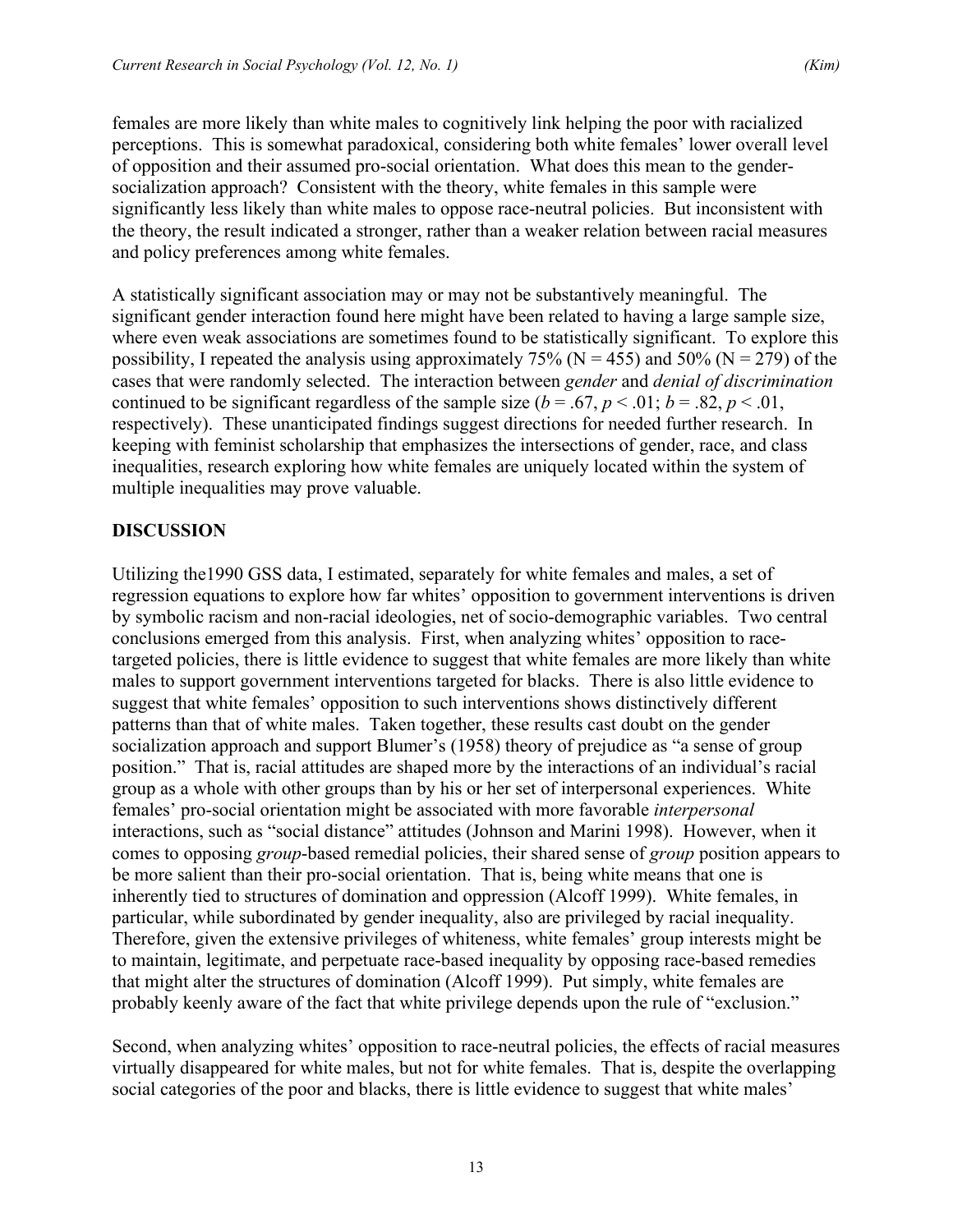opposition is driven by their racial attitudes. Other non-racial measures, such as social class, individualism, and conservatism, appear to have significant, independent effects. In contrast, white females' opposition was driven mostly by symbolic racism. This indicates that white females are more likely than white males to cognitively link helping the poor with racialized perceptions. While this is consistent with Gilens's (1999) finding that racial prejudice is a better predictor of opposition to social welfare than any alternative explanation, such as economic selfinterest, egalitarianism, and stratification beliefs, it is still puzzling as to why such racialized perceptions are more pronounced among white females than among white males.

The association between gender and racial attitudes should not be understood apart from its historical context. Given this, one could speculate that while white females and males share a sense of group position as whites, white females might have a stronger consciousness of "whiteness," which might stem from their relatively weaker socioeconomic status as compared with white males. Consequently, perceived threats from blacks might be greater among white females because they are more likely than white males to believe that gains made by blacks necessarily come at whites' expense. These speculations offer a context for interpreting white females' racialized perceptions of race-neutral policies within Blumer's theory of group position. It is also consistent with Bobo and Hutchings's (1996, p. 951) theory of racial alienation: "The more that members of a particular racial group feel collectively oppressed and unfairly treated by society, the more likely they are to perceive members of the other groups as potential threats."

The implications of this research are threefold. First, at the most general level, these findings underscore the need to further explore gender differences in the domain of racial attitudes and policy preferences. Taken together, they strongly suggest that the gender effects are more complex than typically understood. Given that previous research on racial attitudes and policy preferences has been largely confined to examining whites' attitudes toward blacks, we need further research to test this assumed gender homogeneity by examining the determinants of opposition to government interventions across different gender/ethnic groups. For example, Kane and Kyyrö (2001) concluded that racial differences are more pronounced than gender differences in racial attitudes. Similarly, Bobo and Hutchings (1996) reported on the complexity of minority group opposition to government interventions targeted for other minority groups (e.g., Asians *vis-à-vis* Hispanics).

Second, we need additional research to support or reject the argument that women's more positive racial attitudes on the basis of differential gender socialization lead to their support for government interventions (Johnson and Marini 1998). It is well documented that early socialization is a major source of racial prejudice. It is also well documented that females are socialized differently from males to be more concerned about others' well-being (Johnson and Marini 1998). The link between these two sets of findings, however, remains unclear and awaits future research. Research is needed to examine the determinants of opposition in a variety of "opportunity-enhancing" and "outcome-oriented" types of government interventions, for example, job training, educational assistance, and preference in hiring and promotion. By doing so, we should be able to explore how and when whites' racial attitudes permeate both racial and non-racial issues and how these processes differ across the sexes.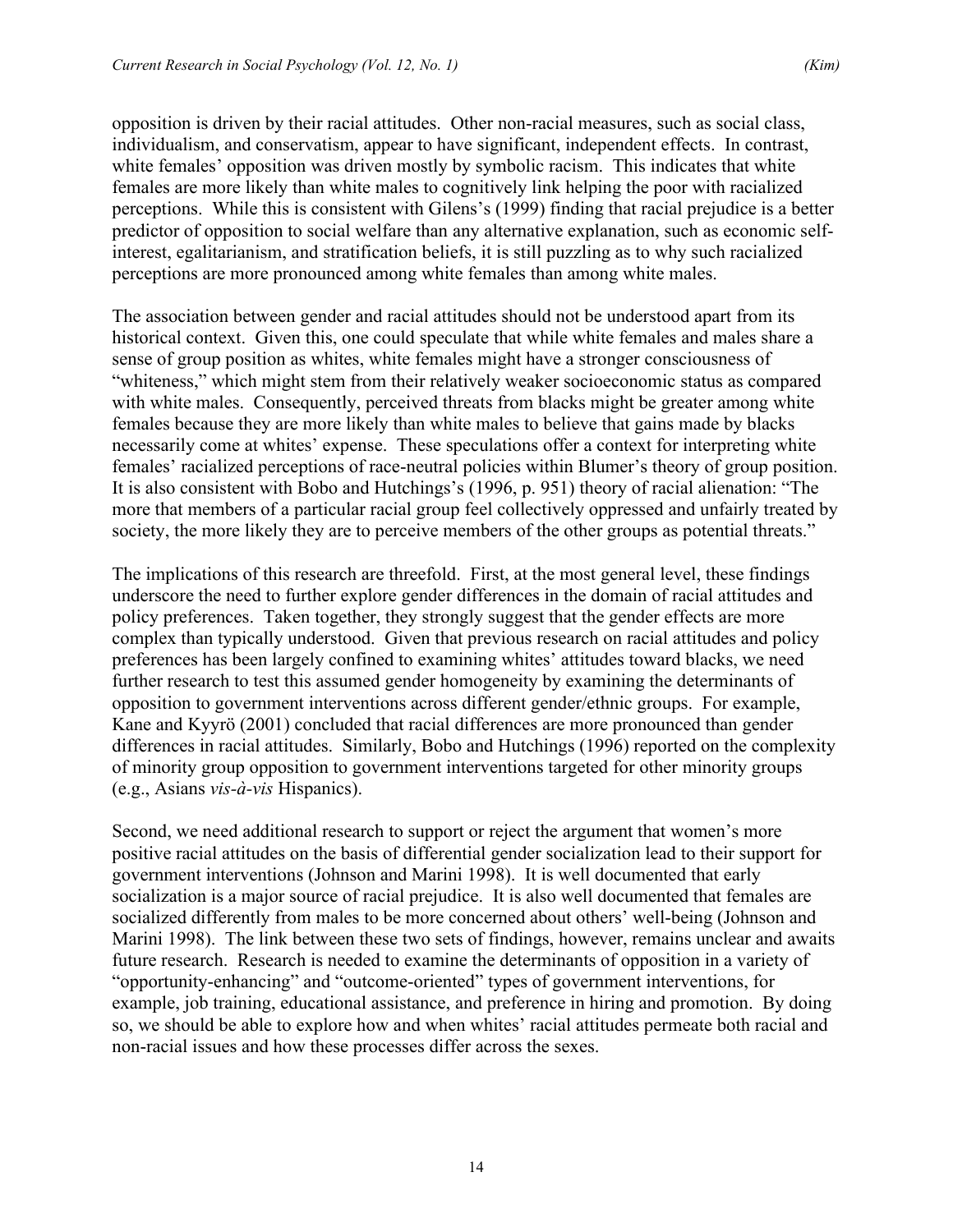Finally, we need further research to explore gender differences in racialized perceptions that oppose race-neutral policies because the existing debate on the effect of gender on policy preferences offers no explanation for the patterns we have observed in this study. Federico (2004) reported that opposition to any given public policy is conditioned not only by its intended beneficiaries, but also by *racialized perceptions* of these beneficiaries. Given that attitudes toward welfare recipients are often confounded with attitudes toward blacks, more so than is the case between the poor and blacks, the effects of gender might be more pronounced in opposition to social welfare than in opposition to helping the poor. In this vein, we await further research exploring the cognitive links between a variety of only implicitly racial policies and racialized perceptions in opposition to such policies among different gender/race groups.

# **REFERENCES**

Alcoff, Linda M. 1999. "What Should White People Do?" *Hypatia* 13:6-26.

Beutel, Ann M. and Margaret Mooney Marini. 1995. "Gender and Values." *American Sociological Review* 60:436-48.

Block, Jeanne H. 1984. *Sex Role Identity and Ego Development*. San Francisco: Jossey-Bass.

Blumer, Herbert. 1958. "Race Prejudice as a Sense of Group Position." *Pacific Sociological Review* 1:3-7.

Bobo, Lawrence and Cybelle Fox. 2003. "Race, Racism, and Discrimination: Bridging Problems, Methods, and Theory in Social Psychological Research." *Social Psychological Quarterly* 66:319-332.

Bobo, Lawrence and Vincent L. Hutchings. 1996. "Perceptions of Racial Group Competition: Extending Blumer's Theory of Group Position to a Multiracial Social Context." *American Sociological Review* 61:951-73.

Bobo, Lawrence and James Kluegel. 1993. "Opposition to Race-Targeting: Self-Interest, Stratification Ideology, or Racial Attitudes?" *American Sociological Review* 58:443-64.

Bobo, Lawrence, James R. Kluegel, and Ryan A. Smith. 1997. "Laissez Faire Racism: The Crystallization of a 'Kinder, Gentler' Anti-Black Ideology." Pp. 15-41 in *Racial Attitudes in the 1990s: Continuity and Change*, edited by Steven A. Tuch and Jack K. Martin. Westport, CT: Prager.

Bogardus, Emory S. 1959. *Social Distance*. Yellow Springs, OH: Antioch Press.

Carmines, Edward G. and James A. Stimson. 1989. *Issue Evolution: Race and the Transformation of American Politics*. Princeton, NJ: Princeton University Press.

Cross, Susan E. and Laura Madson. 1997. "Models of the Self: Self-Construals and Gender." *Psychological Bulletin* 122:5-37.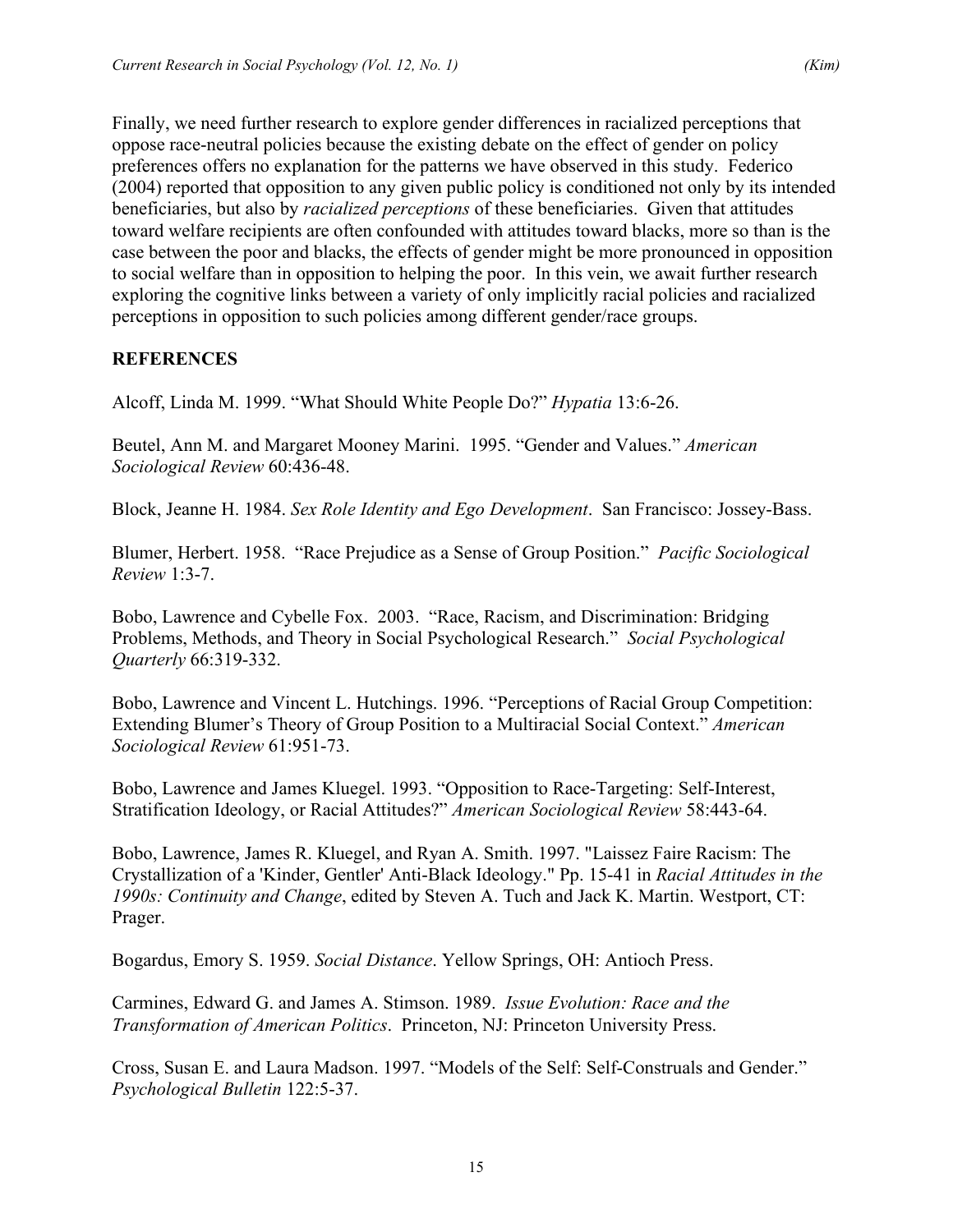Davis, James and Tom Smith. 2000. *The General Social surveys, 1972-2000: Cumulative Codebook*. Chicago: National Opinion Research Center.

Federico, Christopher M. 2004. "When Do Welfare Attitudes Become Racialized? The Paradoxical Effects of Education." *American Journal of Political Science* 48:374-391.

Feldman, Stanley and John Zaller. 1992. "The Political Culture of Ambivalence: Ideological Responses to the Welfare State." *American Journal of Political Science* 36:268-307.

Firebaugh, Glenn and Kenneth E. Davis. 1988. "Trends in Anti-Black Prejudice, 1972-1984: Region and Cohort Effects." *American Journal of Sociology* 94:251-272.

Gaertner, Samuel L. and John F. Dovidio. 1986. "The Aversive Form of Racism." Pp. 61-89 In *Prejudice, Discrimination, and Racism,* edited by John F. Dovidio and Samuel L. Gaertner. Orlando, FL: Academic Press.

Gilens, Martin. 1995. "Racial Attitudes and Opposition to Welfare." *Journal of Politics* 57:994- 1014.

Gilens, Martin. 1996. "'Race Coding' and White Opposition to Welfare." *American Political Science Review* 60:593-604.

Gilens, Martin. 1999. *Why Americans Hate Welfare: Race, Media, and the Politics of Antipoverty Policy*. Chicago: University of Chicago Press.

Glaser, J. M. and Martin Gilens. 1997. "Interregional Migration and Political Resocialization: A Study of Racial Attitudes under Pressure." *Public Opinion Quarterly* 61:72-87.

Hughes, Michael and Steven A. Tuch. 2003. "Gender Differences in Whites' Racial Attitudes: Are Women's Attitudes Really More Favorable?" *Social Psychological Quarterly* 66: 384-401.

Jackman, Mary R. and Michael J. Muha. 1984. "Education and Intergroup Attitudes: Moral Enlightenment, Superficial Democratic Commitment or Ideological Refinement?" *American Sociological Review* 49:751-69.

Johnson, Monica K. and Margaret M. Marini. 1998. "Bridging the Racial Divide in the United States: The Effect of Gender." *Social Psychology Quarterly* 61:247-58.

Kane, Emily W. 2000. "Racial and Ethnic Variations in Gender-Related Attitudes." *Annual Review of Sociology* 26:419-39.

Kane, Emily W. and Else K. Kyyrö. 2001. "For Whom Does Education Enlighten? Race, Gender, Education, and Beliefs About Social Inequality." *Gender and Society* 15:710-33.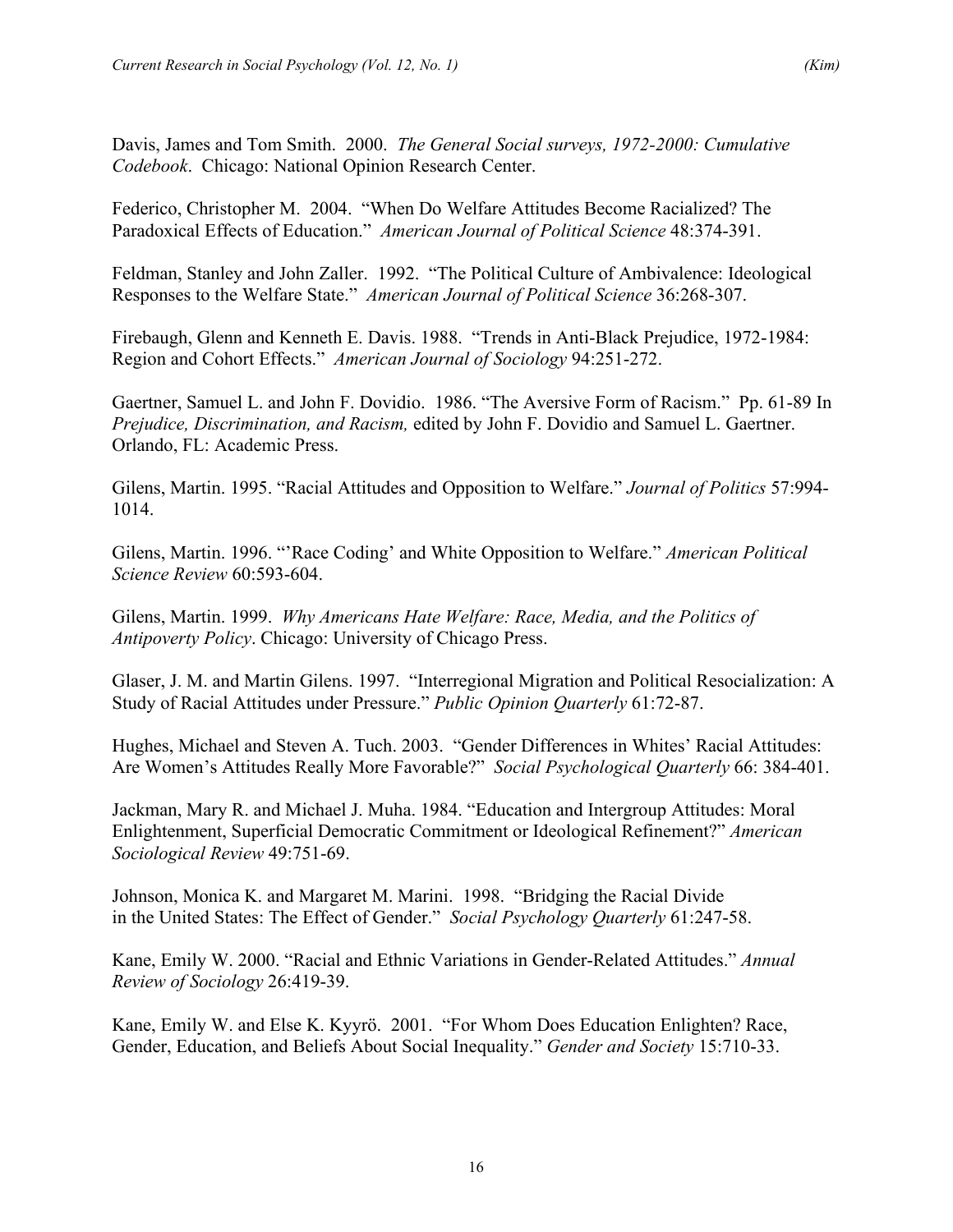Kinder, Donald R. and Lynn M. Sanders. 1996. *Divided by Color: Racial Politics and Democratic Ideals*. Chicago: University of Chicago Press.

Kinder, Donald R. and David O. Sears. 1981. "Prejudice and Politics: Symbolic Racism versus Racial Threats to the Good Life." *Journal of Personality and Social Psychology* 40:414-431.

Kluegel, James R. 1990. "Trends in Whites' Explanation of the Black-White Gap in Socioeconomic Status, 1977-1989." *American Sociological Review* 55:512-25.

Kluegel, James R. and Elliot R. Smith. 1983. "Affirmative Action Attitudes: Effects of Self-Interest, Racial Affect, and Stratification Beliefs on Whites' Views." *Social Forces* 61: 797-824.

Kluegel, James R. and Elliot R. Smith. 1986. *Beliefs about Inequality: Americans' Views about What is and What Ought to be*. New York: Aldine de Gruyter.

Kuklinski, James H., Michael D. Cobb, and Martin Gilens. 1997. "Racial Attitudes and the 'New South.'" *Journal of Politics* 59:323-49.

McConahay, John B. 1986. "Modern Racism, Ambivalence, and the Modern Racism Scale. Pp. 91-126 in *Prejudice, Discrimination, and Racism,* edited by John F. Dovidio and Samuel L. Gaertner. Orlando, FL: Academic Press.

Mills, Jon K., Donna McGrath, Patti Sobkoviak, Susan Stupec, and Sharlee Welsh. 1995. "Differences in Expressed Racial Prejudice and Acceptance of Others." *Journal of Psychology* 129:357-59.

Muir, donal E. 1990. "A comparison of 'Black' and 'White" Integration Attitudes on a Deep-South Campus: A Research Note." *Sociological Spectrum* 10:143-53.

Muir, donal E. and C. Donald McGlamery. 1984. "Trends in Integration Attitudes on a Deep South Campus During the First Two Decades of Desegregation." *Social Forces* 62:963-72.

Owen, Carolyn A., Howard C. Eisner, and Thomas R. McFaul. 1977. "A Half-Century of Social Distance Research: National Replication of the Bogardus' Studies." *Sociology and Social Research* 66:80-98.

Pettigrew, Thomas F. and R.W. Meertens. 1995. "Subtle and Blatant Prejudice in Western Europe." *European Journal of Social Psychology* 25:57-75.

Schuman, Howard, Charlotte Steeh, Lawrence Bobo, and Maria Krysan. 1997. *Racial Attitudes in America: Trends and Interpretations*. Cambridge, MA: Harvard University Press.

Sears, David O., C. van Laar, M. Carrillo and R. Kosterman. 1997. "Is It Really Racism? The Origins of White Americans' Opposition to Race-Targeted Policies." *Public Opinion Quarterly* 61:16-53.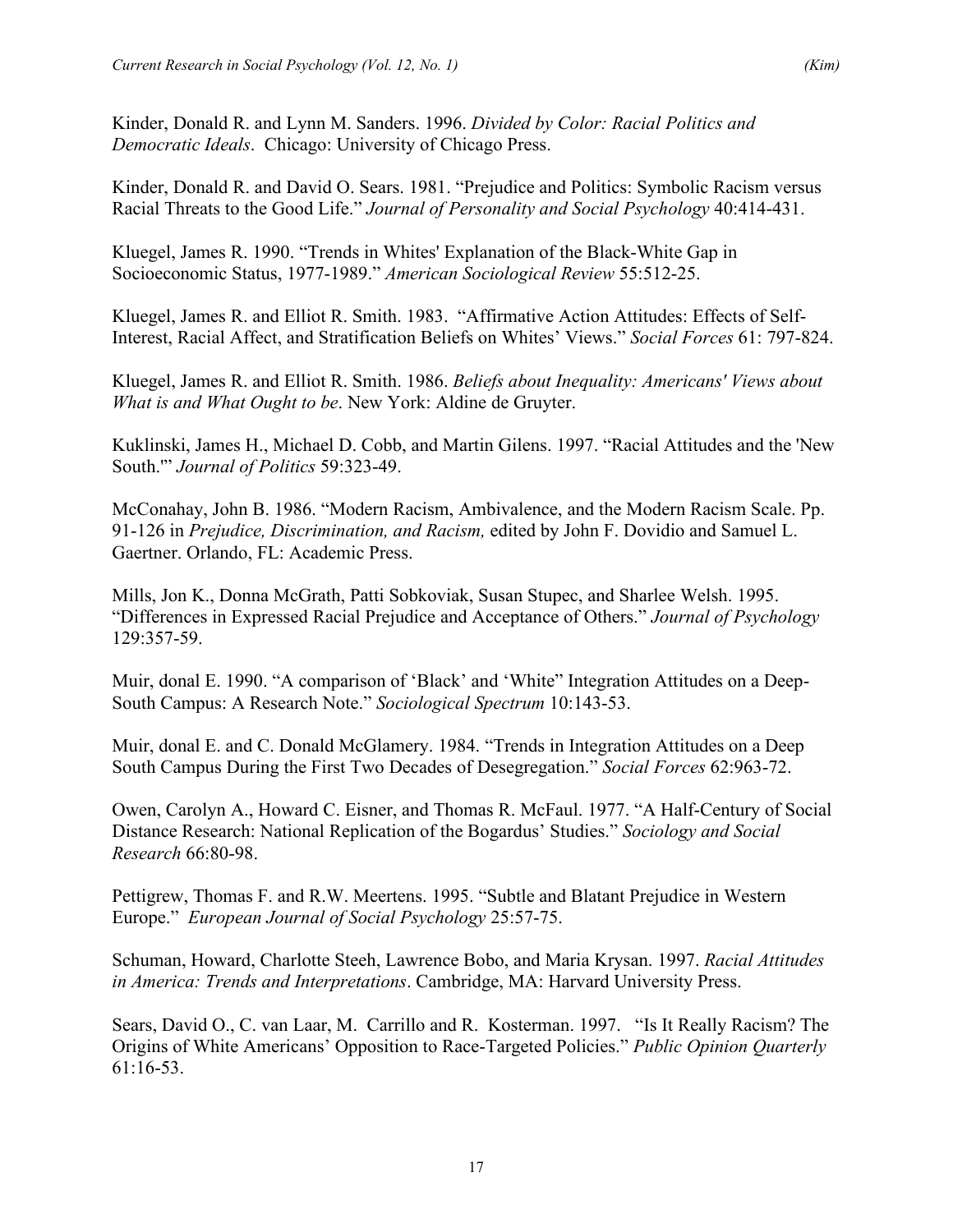Sears, David O., James Sidanius, and Lawrence Bobo. 2000. "Race in American Politics: Framing the Debates." Pp. 1-43 in *Racialized Politics: The Debate about Racism in America,* edited by David O. Sears, James Sidanius, and Lawrence Bobo. Chicago: University of Chicago Press.

Sidanius, James, F. Pratto, and Lawrence Bobo. 1996. "Racism, Conservatism, Affirmative Action, and Intellectual Sophistication: A Matter of Principled Conservatism or Group Dominance?" *Journal of Personality and Social Psychology* 70:1-15.

Skocpol, Theda. 1991. "Targeting Within Universalism: Politically Viable Policies to Combat Poverty in the United States." Pp. 411-36 in *The Urban Underclass* edited by Christopher Jencks and P. Peterson. Washington, DC: The Brookings Institution.

Sniderman, Paul M., R. A. Brody, and P. E. Tetlock. 1991. *Reasoning and Choice: Explorations in Political Psychology*. New York: Cambridge University Press.

Sniderman, Paul M. and James H. Kuklinski. 1998. "Affirmative Action and the Politics of Realignment." *British Journal of Political Science* 28:159-183.

Sniderman, Paul M. and Thomas Piazza. 1993. *The Scar of Race*. Cambridge, MA: Harvard University Press.

Stack, Steven. 1997. "Women's Opposition to Race-Targeted Interventions." *Sex Roles: A Journal of Research* 36:543-550.

Tarman, Christopher and David O. Sears. 2005. "The Conceptualization and Measurement of Symbolic Racism." *The Journal of Politics* 67: 731-62.

Tuch, Steven A. 1987. "Urbanism, Region, and Tolerance Revisited: the Case of Racial Prejudice. *American Sociological Review* 52:504-10.

Tuch, Steven A., Lee Sigelman, and Jason A. MacDonald. 1999. "The Polls – Trends: Race Relations and American Youth, 1976-1995." *Public Opinion Quarterly* 63:109-114.

Vertanen, Simo V. and Leoney Huddy. 1998. "Old Fashioned Racism and New Forms of Racial Prejudice." *The Journal of Politics* 60:311-332.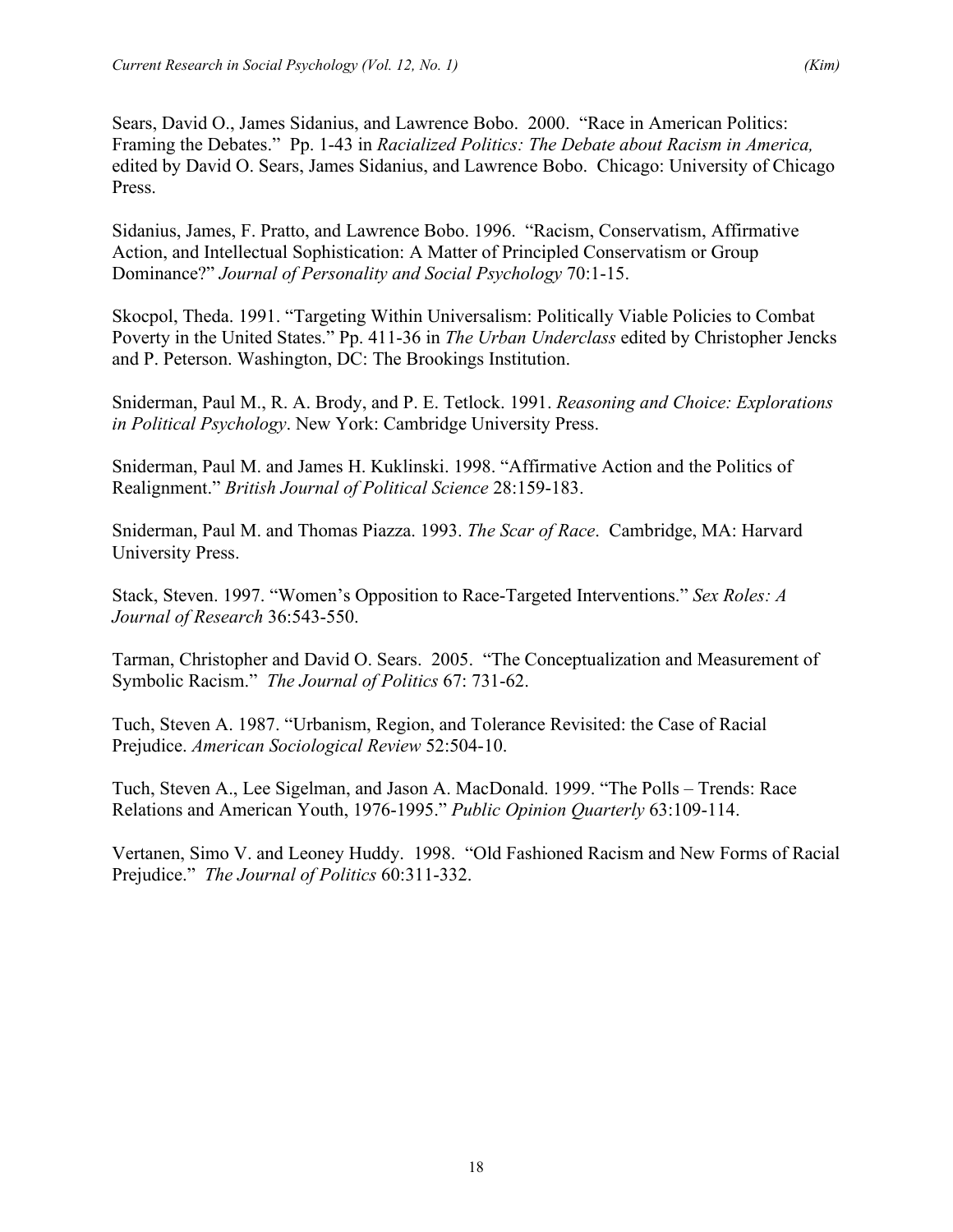| Variables                 | Questions                                                                                                                        |
|---------------------------|----------------------------------------------------------------------------------------------------------------------------------|
| Opposition to Helping     | "Some people think that (Blacks/Negroes/African-Americans) have                                                                  |
| <b>Blacks</b>             | been discriminated against for so long that the government has a                                                                 |
|                           | special obligation to help improve their living standards. Others                                                                |
|                           | believe that the government should not be giving special treatment                                                               |
|                           | to (Blacks/Negroes/African-Americans). (1. I strongly agree                                                                      |
|                           | government is obligated to help blacks, 2., 3.I agree with both                                                                  |
|                           | answers, 4., 5. 'I strongly agree that government shouldn't give                                                                 |
|                           | special treatment.) Where would you place yourself on this scale,                                                                |
|                           | or haven't you made up your mind on this?"                                                                                       |
| Opposition to Helping the | "Some people think that the government in Washington should do                                                                   |
| Poor                      | everything possible to improve the standard of living of all poor                                                                |
|                           | Americans; they are at Point 1 on this card. Other people think it is                                                            |
|                           | not the government's responsibility, and that each person should                                                                 |
|                           | take care of himself; they are at Point 5. (1. I strongly agree the                                                              |
|                           | government should improve living standards, 2., 3. I agree with                                                                  |
|                           | both answers, 4., 5. I strongly agree that people should take care of                                                            |
|                           | themselves.) Where would you place yourself on this scale, or                                                                    |
|                           | haven't you have up your mind on this?"                                                                                          |
| Denial of Discrimination  | "On the average (Negroes/Blacks/African-Americans) have worse                                                                    |
|                           | jobs, income, and housing than white people. Do you think these                                                                  |
|                           | differences are mainly due to discrimination? (1. Yes, 2. No.)"                                                                  |
| Lack of Will Power        | "On the average (Negroes/Blacks/African-Americans) have worse                                                                    |
|                           | jobs, income, and housing than white people. Do you think these                                                                  |
|                           | differences are because most (Negroes/Blacks/African-Americans)                                                                  |
|                           | just don't have the motivation or will power to pull themselves up                                                               |
|                           | out of poverty? (1. Yes, 2. No.)"                                                                                                |
| Too Much Black            | "Some people think that certain groups have too much influence in                                                                |
| Influence                 | American life and politics, while other people feel that certain                                                                 |
|                           | groups don't have as much influence as they deserve. On this card                                                                |
|                           | are three statements about how much influence a group might have.                                                                |
|                           | (1. Too much influence, 2. Just about the right amount of influence,                                                             |
|                           | 3. Too little influence) For each group I read to you, just tell me the<br>number of the statement that best says how you feel." |
| Conservatism              | "We hear a lot of talk these days about liberals and conservatives.                                                              |
|                           | I'm going to show you a seven-point scale on which the political                                                                 |
|                           | views that people might hold are arranged from extremely liberal--                                                               |
|                           | point 1--to extremely conservative-- point 7. Where would you                                                                    |
|                           | place yourself on this scale? (1. Extremely liberal, 2. Liberal, 3.                                                              |
|                           | Slightly liberal, 4. Moderate, middle of the road, 5. Slightly                                                                   |
|                           | conservative, 6. Conservative, 7. Extremely conservative)"                                                                       |
| Individualism             | "Now I will a list of reasons some people give to explain why there                                                              |
|                           | are poor people in this country. Please tell me whether you feel                                                                 |
|                           | each of these is very important, somewhat important, or not                                                                      |
|                           | important in explaining why there are poor people in this country.                                                               |

**APPENDIX A: Question Wording for All General Social Survey Items Used in Analyses.**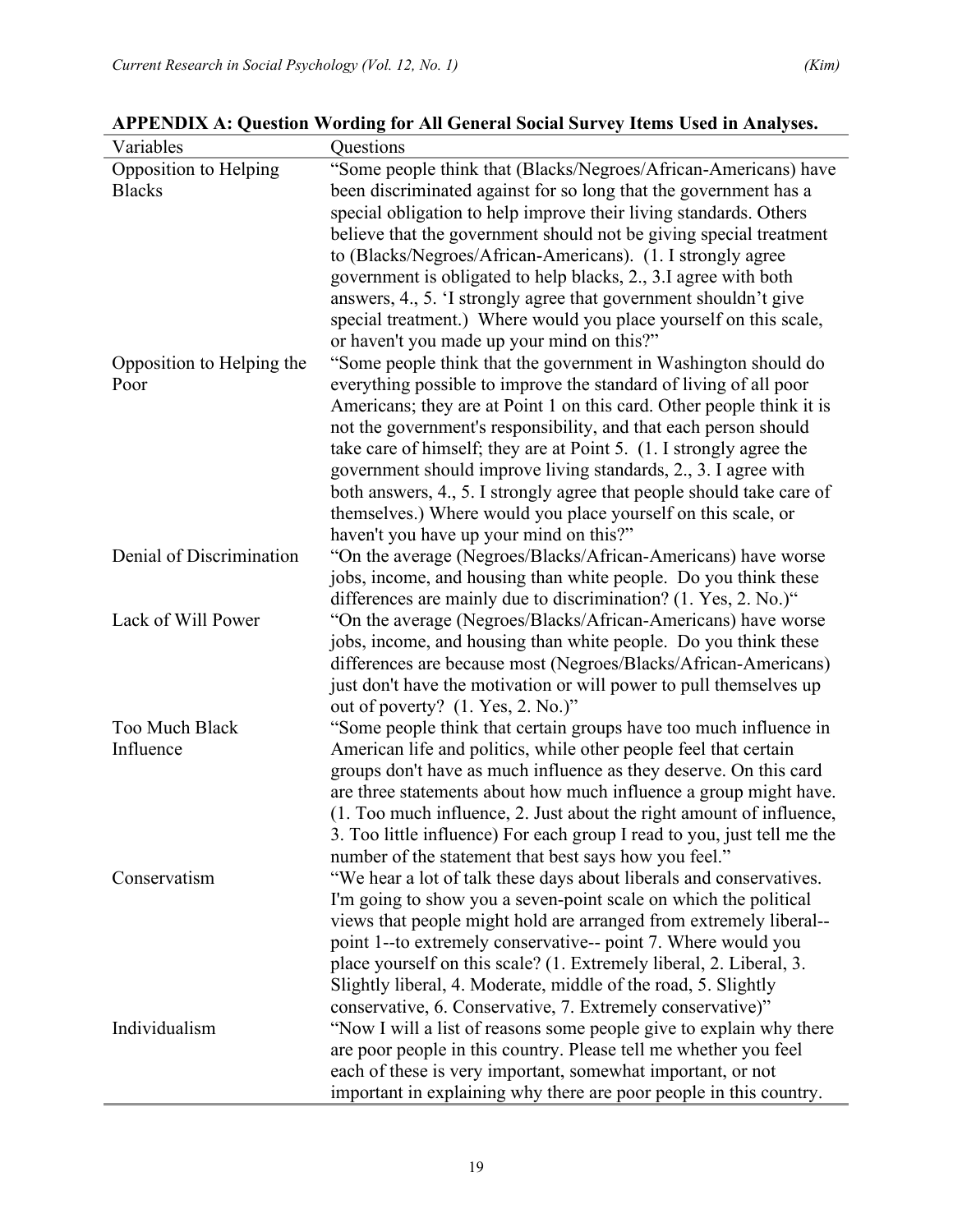|                        | Lack of effort by the poor themselves. (1. Very important, 2.       |  |  |  |  |  |  |
|------------------------|---------------------------------------------------------------------|--|--|--|--|--|--|
|                        | Somewhat important, 3. Not important.)"                             |  |  |  |  |  |  |
| Structuralism          | "Now I will a list of reasons some people give to explain why there |  |  |  |  |  |  |
|                        | are poor people in this country. Please tell me whether you feel    |  |  |  |  |  |  |
|                        | each of these is very important, somewhat important, or not         |  |  |  |  |  |  |
|                        | important in explaining why there are poor people in this country.  |  |  |  |  |  |  |
|                        | Failure of industry to provide enough jobs. (1. Very important, 2.  |  |  |  |  |  |  |
|                        | Somewhat important, 3. Not important.)"                             |  |  |  |  |  |  |
| Age                    | "Respondent's age at the time of interview."                        |  |  |  |  |  |  |
| <b>Southern States</b> | "Region of interview: New England, Middle Atlantic, East North      |  |  |  |  |  |  |
|                        | Central, West North Central, South Atlantic, East South Central,    |  |  |  |  |  |  |
|                        | West South Central, Mountain, Pacific."                             |  |  |  |  |  |  |
| Education              | "What is the highest grade in elementary school or high school that |  |  |  |  |  |  |
|                        | you finished and got credit for? Did you ever get a high school     |  |  |  |  |  |  |
|                        | diploma or a GED certificate? Did you complete one or more years    |  |  |  |  |  |  |
|                        | of college for credit--not including schooling such as business     |  |  |  |  |  |  |
|                        | college, technical or vocational school? IF YES: How many years     |  |  |  |  |  |  |
|                        | did you complete?"                                                  |  |  |  |  |  |  |
| Lower/Working Class    | "If you were asked to use one of four names for your social class,  |  |  |  |  |  |  |
|                        | which would you say you belong in: the lower class, the working     |  |  |  |  |  |  |
|                        | class, the middle class, or the upper class? (1. Lower class, 2.    |  |  |  |  |  |  |
|                        | Working class, 3. Middle class, 4. Upper class)"                    |  |  |  |  |  |  |
| Rural                  | "Size of place in thousands."                                       |  |  |  |  |  |  |

#### **APPENDIX B: ZERO-ORDER CORRELATION MATRIX**

|     | 2.  | 3.  | 4.  | 5.  | 6.     | 7.     | 8.     | 9.     | 10.    | 11.    | 12.    | 13.    | 14.    |
|-----|-----|-----|-----|-----|--------|--------|--------|--------|--------|--------|--------|--------|--------|
| 1.  | .31 | .31 | .13 | .24 | $-.09$ | $-.01$ | .10    | $-.06$ | .03    | $-.03$ | $-.07$ | .37    | .12    |
| 2.  |     | .26 | .12 | .34 | $-.03$ | .09    | .12    | $-.17$ | .06    | .05    | $-.01$ | .28    | .16    |
| 3.  |     |     | .15 | .17 | $-.03$ | .13    | .20    | $-18$  | .02    | .08    | $-.03$ | .31    | .14    |
| 4.  |     |     |     | .17 | $-.09$ | .09    | .00    | $-.11$ | $-.01$ | .07    | $-.01$ | .20    | .14    |
| 5.  |     |     |     |     | .03    | .06    | .07    | $-15$  | .07    | .04    | .02    | .23    | .13    |
| 6.  |     |     |     |     |        | $-.03$ | .00    | $-.17$ | .16    | .06    | .09    | $-.08$ | $-.22$ |
| 7.  |     |     |     |     |        |        | $-.05$ | $-18$  | $-16$  | .03    | .09    | .04    | .16    |
| 8.  |     |     |     |     |        |        |        | $-13$  | .06    | .15    | $-.05$ | .12    | .03    |
| 9.  |     |     |     |     |        |        |        |        | $-.30$ | $-.10$ | $-.05$ | $-.17$ | .05    |
| 10. |     |     |     |     |        |        |        |        |        | .10    | $-.03$ | /15    | $-.11$ |
| 11. |     |     |     |     |        |        |        |        |        |        | .00.   | .09    | .03    |
| 12. |     |     |     |     |        |        |        |        |        |        |        | $-.05$ | $-.13$ |
| 13. |     |     |     |     |        |        |        |        |        |        |        |        | .29    |

1. Denial of Discrimination 8. Southern States<br>
2. Lack of Will Power 9. Education

- 2. Lack of Will Power
- 3. Too Much Black Influence 10. Lower/Working Class
- 4. Conservatism 11. Rural
- 5. Individualism 12. Gender 12. Gender 13. Opposit
- 
- 

- 
- 
- 13. Opposition to Helping Blacks

7. Age 14. Opposition to Helping the Poor